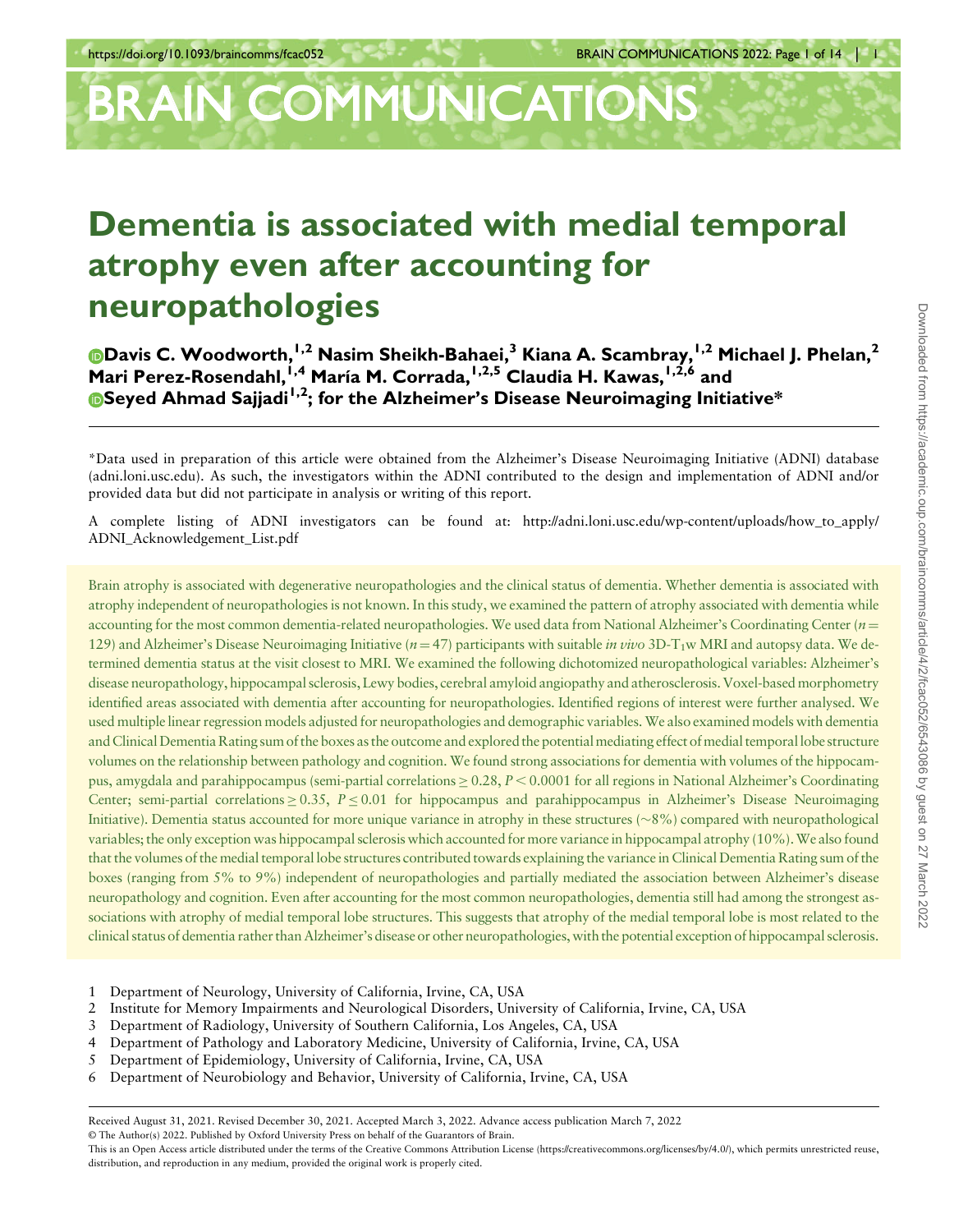Correspondence to: Seyed Ahmad Sajjadi, MD, PhD Office 364, Med Surge II, Academy Way Irvine, CA 92697, USA E-mail: [ssajjadi@uci.edu](mailto:ssajjadi@uci.edu)

Keywords: dementia; MRI; medial temporal lobe; atrophy; neuropathology

Abbreviations:  $ADNI = Alzheimer's$  Disease Neuroimaging Initiative;  $ADNP = Alzheimer's$  disease neuropathology;  $CDR-SBs =$ Clinical Dementia Rating sum of the boxes;  $IR =$  inversion recovery;  $MMSE =$  mini-mental state examination; MPRAGE = magnetization-prepared rapid acquisition gradient echo; NACC = National Alzheimer's Coordinating Center; ROI = region of interest; TDP-43 = transactive response DNA-binding protein 43 kDa; TIV = total intracranial volume

#### Graphical Abstract



## Introduction

<span id="page-1-0"></span>Some of the earliest imaging biomarkers proposed for Alzheimer's disease were measures of brain atrophy. In [1](#page-12-0)988, Seab *et al.*<sup>1</sup> reported a 40% reduction in hippocampal

<span id="page-1-1"></span>volume in Alzheimer's disease patients compared with control participants. In 1989, de Leon *et al.*<sup>[2](#page-12-0)</sup> found that in participants with symptoms of dementia, hippocampal atrophy, as assessed on CT images, was more prevalent. Since then, many studies have found associations between atrophy of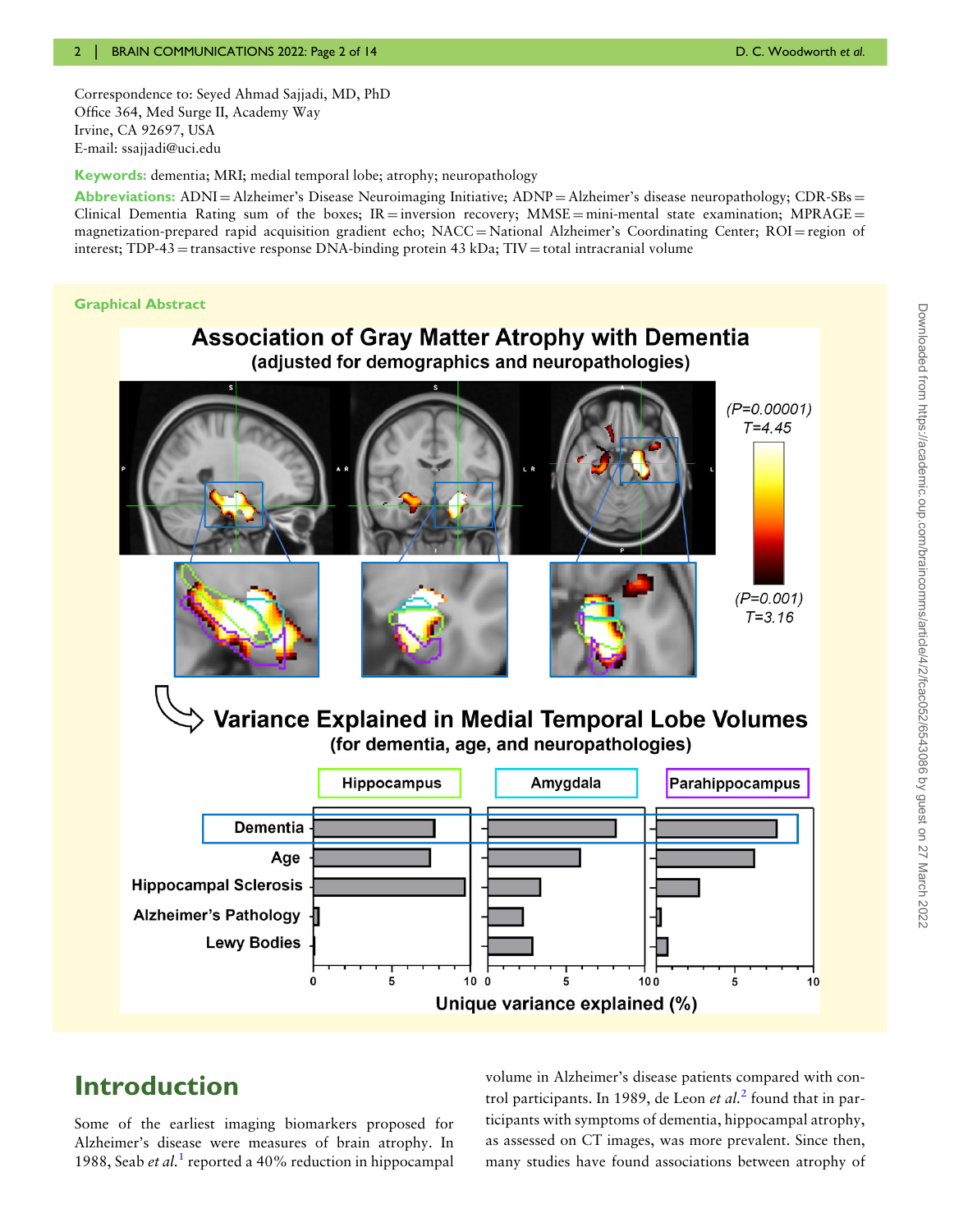<span id="page-2-0"></span>brain regions and clinical Alzheimer's disease, including some recurring regions such as structures of the medial temporal, lateral temporal and parietal lobes, and these atrophy measures have been used for both diagnosis<sup>[3](#page-12-0)</sup> and as research biomarkers<sup>4</sup> for Alzheimer's disease.

<span id="page-2-3"></span><span id="page-2-2"></span><span id="page-2-1"></span>Previous studies have also examined the association between brain atrophy, as assessed on imaging, and various neurodegenerative pathologies. An early study found that MRI- and autopsy-measured atrophy of the hippocampus were highly correlated and associated with lower hippocampal neuron counts.[5](#page-12-0) Another early imaging-pathology correlation study, using participants from the Nun Study, found that hippocampal atrophy was significantly associated with Braak staging of neurofibrillary tangles.<sup>[6](#page-12-0)</sup> Additional studies have found associations between Alzheimer's disease neuropathology (ADNP) and whole brain, as well as hippocampal atrophy, while other neuropathologies, such as hippocampal sclerosis of aging and transactive response DNA-binding protein 43 kDa (TDP-43), have also been found to be associated with hippocampal volumes and medial temporal lobe atrophy.<sup>[7](#page-12-0)</sup>

<span id="page-2-4"></span>Only a few studies have examined the association between atrophy on neuroimaging and clinical dementia while accounting for neuropathologies. The objective of this study was to examine the association between MRI-measured antemortem grey matter (GM) atrophy and the clinical status of dementia while accounting for commonly assessed neuropathologies found at autopsy. To address this question, we used data from participants with appropriate MRI and neuropathology data from the National Alzheimer's Coordinating Center (NACC) as an exploration data set and the Alzheimer's Disease Neuroimaging Initiative (ADNI) database as a validation data set. We first examined associations between atrophy from MRI scans and cognition while accounting for pathologies, representing a clinician's perspective of examining atrophy on a scan as the outcome in relation to clinical presentation and potential underlying pathologies. Then, we examined the added contribution of brain atrophy to demographic and neuropathological variables in relation to cognition as the outcome. We also examined whether brain atrophy mediated the effect of neuropathologies on cognition to explore potential causal mechanisms.

## Materials and methods

#### Exploration data set, NACC

<span id="page-2-5"></span>We used data from participants with and without dementia, who had both MRI and pathology data available in the NACC database between September 2005 and March 2017. The NACC Uniform Data Set (UDS) consists of data submitted by  $\sim$ 30 National Institute on Aging (NIA) funded Alzheimer's Disease Research Centers across the USA.<sup>[8](#page-12-0)</sup> Contributing Alzheimer's Disease Research Centers are approved by their local institutional review board. We identified 243 participants with both pathology data and at least one available MRI and used 129 for our analyses (see MRI section below).

#### Demographic and clinical variables, NACC data

We selected dementia status, assigned by Alzheimer's Disease Research Center clinicians as either dementia of the Alzheimer's type or other non-Alzheimer's dementia, at the assessment closest to MRI as our variable of interest. We also selected the following demographic variables: sex, age at MRI, years from MRI to death and years of education. We used mini-mental state examination (MMSE) and Clinical Dementia Rating sum of boxes (CDR-SBs) instead of dementia status for some analyses. We also used apolipoprotein E (APOE) information, dichotomized by the presence of any e4 allele, for a sub-analysis.

#### Pathology

<span id="page-2-7"></span><span id="page-2-6"></span>Neuropathological data are collected at the Alzheimer's Disease Research Centers via a standardized Neuropathology Form and Coding Guidebook. $9,10$  $9,10$  $9,10$  The NACC pathology data dictionary was used to define pathological categories. We assessed ADNP, which we defined as present  $(+)$  based on high likelihood per the NIA-Reagan criteria, $11$  comprising a combined Consortium to Establish a Registry for Alzheimer's Disease (CERAD) neuritic plaque score of 3 (Frequent) and high Braak stage for neurofibrillary tangles (V/VI). We assessed hippocampal sclerosis, defined as present/absent (+/−) based on either NPHIPSCL (NACC pathology form version 10), categorizing hippocampal sclerosis as present or absent  $(+/-)$  in the CA1 and/or subiculum, and NPSCL (NACC pathology form version 9 and earlier), categorizing medial temporal lobe sclerosis as present or absent (+/−) including hippocampal sclerosis. We also assessed cerebral amyloid angiopathy (CAA) defined as none/mild (−) and moderate/severe  $(+)$ ; Lewy bodies, which we dichotomized as present/absent (+/−) based on presence in any region assessed; and atherosclerosis defined as none/mild  $(-)$ and moderate/severe (+). We excluded arteriolosclerosis from our primary analyses due to more limited availability in the NACC data used (76%). We also opted to exclude discrete vascular lesions (gross infarcts and lacunes, microinfarcts, and haemorrhages and microbleeds) for two reasons: (i) these lesions occur somewhat randomly in various brain regions and thus are less suited for examination by voxel-based morphometry (VBM), and (ii) this would reduce the number of variables and thus help mitigate potential overfitting. When the above-listed vascular pathologies were added to analyses, none were significantly associated with GM atrophy in the medial temporal lobe (data not shown). There was limited availability of hippocampal TDP-43 information for the participants in the data freeze of NACC used for this study (23 of 129, or 18% of participants), and thus TDP-43 was not included for analyses. However, TDP-43 data were available for more ADNI participants and used for supplemental analysis (see 'Validation data set, ADNI' section below). We also used the full range of severity (for atherosclerosis and CAA) and staging (for Braak tangles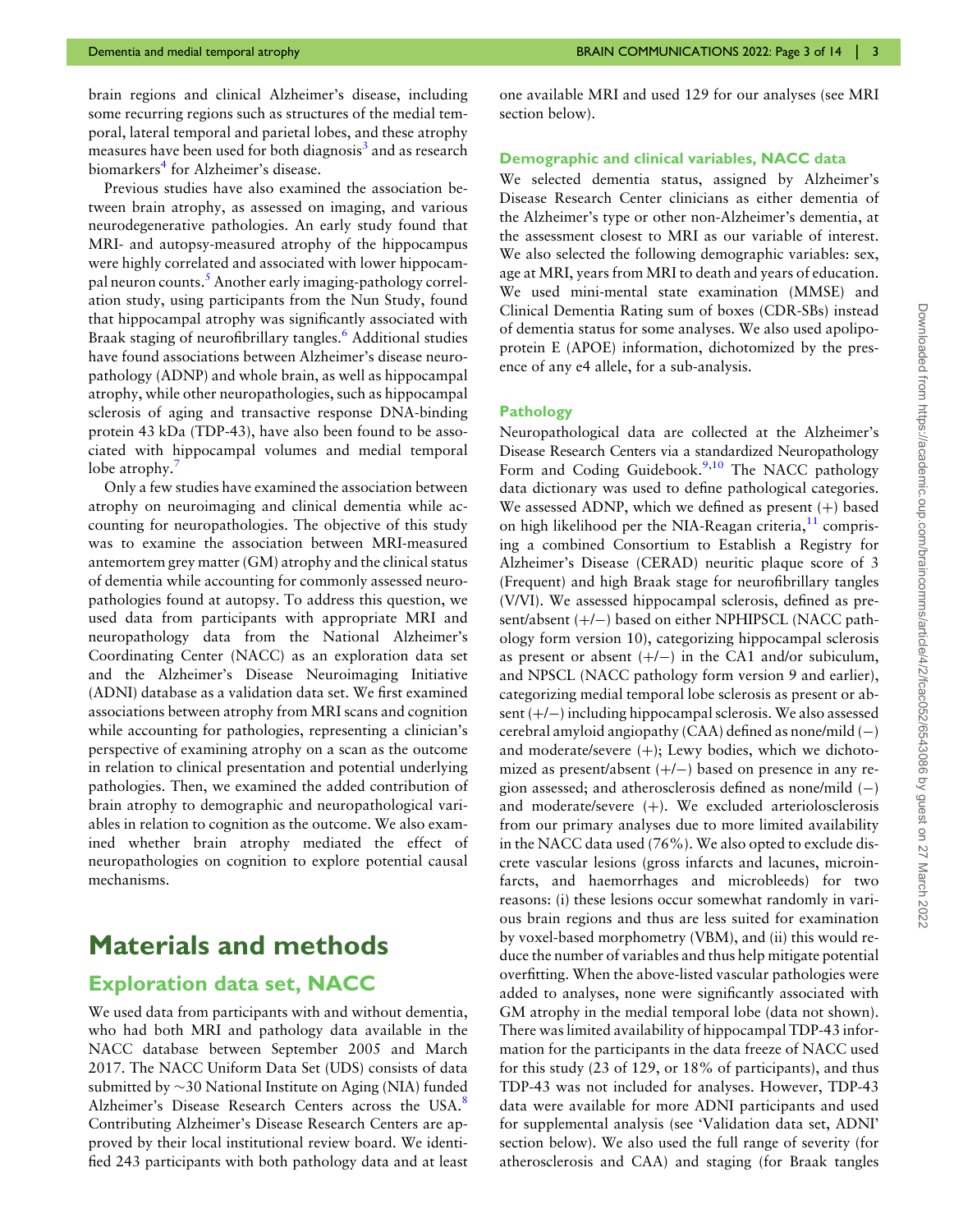and CERAD plaques) scores as continuous variables for some analyses.

#### MRI

<span id="page-3-0"></span>[Supplementary Figure 1](http://academic.oup.com/braincomms/article-lookup/doi/10.1093/braincomms/fcac052#supplementary-data) shows a flow chart for the inclusion and exclusion criteria of NACC participants. Of the 243 participants with both pathology and at least one MRI available, 29 did not have a  $3D-T_1w$  scan. We decided to limit the data to scans that used an inversion recovery (IR) preparation pulse because this has a large effect on tissue contrast, especially between GM and white matter (WM). $^{12,13}$  $^{12,13}$  $^{12,13}$  $^{12,13}$  There were no differences between participants with IR compared with non-IR sequences. In the NACC database, there is a wide variation in MRI scanner vendor, model, field strength and acquisition parameters for  $3D-T_1w$  scans. IR sequences comprised IR fast spoiled gradient recalled echo on general electric (GE) scanners and magnetization-prepared rapid acquisition gradient echo (MPRAGE) on GE or Siemens scanners. We selected these anticipating that they would present with improved GM/WM contrast compared to non-IR pulse sequences. This was verified by visual assessment (data not shown) and the finding that, on average, non-IR scans presented with 7% less GM than the IR scans ( $P < 0.001$ , Student's t-test). There were no differences between participants with and without IR scans in terms of the number of participants with dementia ( $P = 0.7$ ), ADNP ( $P = 0.8$ ), hippocampal sclerosis ( $P = 0.7$ ,  $\chi^2$  tests), or in terms of age at MRI ( $P = 0.4$ ) or years from MRI to death ( $P = 0.14$ , t-tests). In addition, since ADNI data consist of IR scans only, limiting the NACC data to IR scans allowed for a better comparison between the data sets. Restricting the scans to those with IR sequences excluded another 74 participants rendering a sample of 140 participants with appropriate scans. To reduce the time from scan to autopsy, for each participant, we used the last available scan of sufficient quality.

<span id="page-3-1"></span>The  $3D-T_1w$  IR scans were processed using the Computational Anatomy Toolbox (CAT12, [http://www.](http://www.neuro.uni-jena.de/cat/) neuro.uni-jena.de/cat/ $\lambda$ ,<sup>[14](#page-13-0)</sup> which is implemented in the Statistical Parametric Mapping (SPM12, [https://www.](https://www.fil.ion.ucl.ac.uk/spm/software/spm12/)fil. [ion.ucl.ac.uk/spm/software/spm12/](https://www.fil.ion.ucl.ac.uk/spm/software/spm12/)) software. Preprocessing involved normalization, bias correction and skull-stripping of the  $T_1w$  images followed by tissue segmentation into GM, WM, CSF and WM hypointensities based on the SPM12 tissue probability maps. Five participants failed segmentation: one participant was missing a substantial portion of brain tissue in the left lateral temporal lobe, and four participants had incorrect tissue class segmentation. Participants that failed processing were excluded from further analyses. An additional six participants were excluded due to missing data on one or more pathological variables. This left 129 participants as the final cohort used for analyses. For VBM analyses, the GM density images were realigned (normalized) to a common space, the voxel density values multiplied by the determinant of the Jacobian from normalization (modulated), smoothed with a Gaussian filter with a full-width at half maximum of 8 mm and thresholded at a GM density of 0.05. For region of interest (ROI)

<span id="page-3-3"></span><span id="page-3-2"></span>analyses, the unsmoothed but modulated and normalized GM density images were used, and volumes were extracted from ROIs defined by labels from the Harvard–Oxford cortical and subcortical atlases (maximum probability thresholds of 25%). Total intracranial volumes (TIVs) were computed using CAT12. As a comparison to and validation for the CAT12 volume estimates, we also calculated hippocampal volumes using two other methods: FreeSurfer hippocampal subfield segmentation<sup>[15](#page-13-0)</sup> and Automatic Segmentation of Hippocampal Subfields (ASHSs) Penn Memory Center  $T_1$ -Only Atlas for  $T_1$ -weighted 3T MRI pipelines.<sup>[16](#page-13-0)</sup> All MRIs were 3D-T<sub>1</sub>w scans with roughly 1 mm<sup>3</sup> isotropic resolution and full brain coverage, thus suitable for processing through both pipelines. For FreeSurfer segmentations, FreeSurfer v6.0 was used. First, standard FreeSurfer processing was performed through the recon-all command. Then, FreeSurfer hippocampal subfield segmentation module was run, which we chose because it tended to better exclude CSF, but volume estimates were similar to those from recon-all (data not shown). All segmentations were visually inspected for the correctness of hippocampal estimates (i.e. exclusion of surrounding cerebrospinal fluid, WM and brainstem). For scans that did not process correctly due to recon-all failure, alternative skullstrip or Talairach registration steps were performed. Volume estimates came from the segmentation files and addition of the whole hippocampal volumes for the left and right hemispheres. ASHS produces segmentation of medial temporal lobe structures, including the anterior and posterior hippocampus. Processing was performed using Nifti files converted to ITK-SNAP [\(http://www.itksnap.org/pmwiki/pmwiki.php](http://www.itksnap.org/pmwiki/pmwiki.php)) workspaces that were uploaded to the cloud utility offered by ASHS ([https://sites.google.com/view/ashs-dox/cloud-ashs/](https://sites.google.com/view/ashs-dox/cloud-ashs/cloud-ashs-for-t1-mri) [cloud-ashs-for-t1-mri](https://sites.google.com/view/ashs-dox/cloud-ashs/cloud-ashs-for-t1-mri)). The resulting segmentations were assessed for quality control of the anterior and posterior hippocampal regions. Thirty-two segmentations had excessive inclusion of the ventricle or choroid plexus: these segmentations were fixed manually by erasing the erroneously labelled voxels in each coronal plane where they appeared. Estimates of volumes were generated from the segmentation files by adding the anterior and posterior hippocampus for the left and right hemispheres. Ultimately, 120 of the 129 total participants had suitable segmentation using all three pipelines, and data from these 120 participants were used for correlation and multiple linear regression analyses comparing the volumes generated by the techniques.

#### Validation data set, ADNI

To validate the results found in the NACC data set, we used data from ADNI-1 participants who had both neuroimaging and pathology data available ( $n = 47$ ). ADNI was launched in 2003, led by Principal Investigator Michael W. Weiner, MD, and has acquired serial MRI, PET, other biological markers and clinical and neuropsychological assessment, to study the progression of mild cognitive impairment (MCI) and early Alzheimer's disease. For up-to-date information,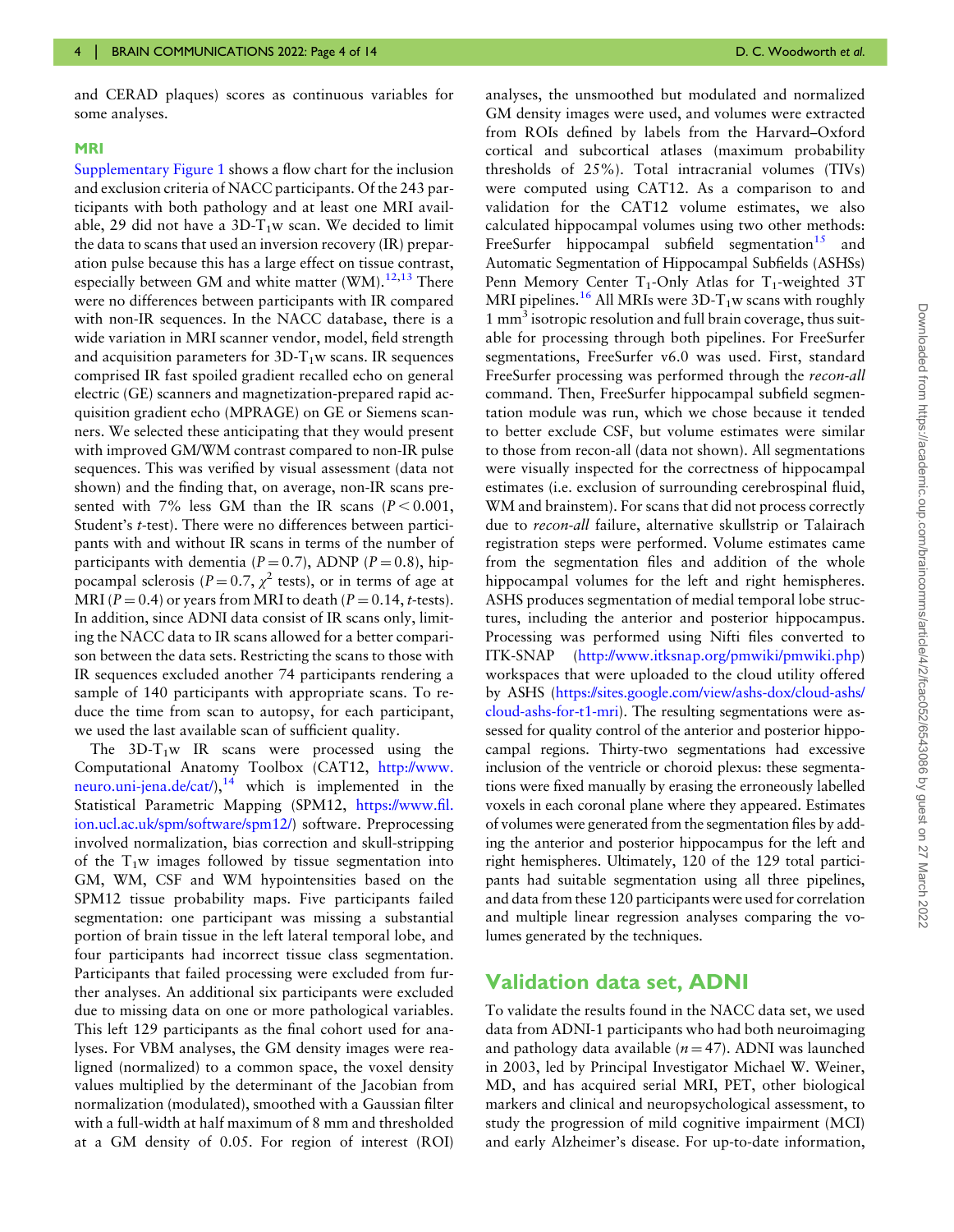<span id="page-4-1"></span><span id="page-4-0"></span>see [www.adni-info.org](https://www.adni-info.org). We selected ADNI-1 participants because the majority of participants with pathology data (47 of 64 in the April 2018 public release) were ADNI-1. In addition, the ADNI-1 MRI protocol consisted of an MPRAGE sequence on 1.5T scanners that renders the sequences more comparable across scanners.We used the clinical classification of Alzheimer's disease according to ADNI criteria $^{17}$  as our dementia variable. Briefly, physicians classified participants as Alzheimer's disease based on clinical assessment, an MMSE score of  $<$ 26, a clinical dementia rating (CDR) score of 0.5 or greater and meeting NINCDS/ ADRDA criteria<sup>[18](#page-13-0)</sup> for probable Alzheimer's disease. We used the MRI closest to death for our analyses. Because ADNI neuropathology data are acquired following the NACC guidelines and forms (version 10), we used the same neuropathological variables described in the 'Pathology' Methods section above, with NPHIPSCL as the only variable for hippocampal sclerosis. For a supplemental analysis, we used TDP-43 in the hippocampus (NPTDPC variable) which was available for a larger proportion of participants in ADNI (43 of 47, 91%) than NACC (18%).

#### Statistical analysis

First, we examined the outcome of GM volumes in relation to both cognition and neuropathologies found at autopsy to potentially inform clinical interpretation of findings on scans in relation to clinical information and potential underlying pathologies. To examine whether GM volume was associated with clinical status of dementia while accounting for neuropathologies, we performed a VBM analysis in the NACC data set using multiple linear regression models on a voxel-wise basis, with dementia status, dichotomized neuropathological variables, sex, age at MRI, years of education, years from MRI to death and TIV, as covariates. We performed this analysis in a mask of the entire GM (thresholded at a density of 0.05) using a voxel-wise threshold of  $P = 0.001$  and a cluster size family-wise error rate threshold of  $P = 0.05$ . Based on the voxel-wise VBM results, we then explored the relationship between the volumes of the various ROIs, as the dependent variables, with the demographic and neuropathological variables via multiple linear regression models. To verify the findings using the dichotomized neuropathological variables, we performed a multiple linear regression in which we used severity scores for atherosclerosis and CAA as well as Braak stage and CERAD neuritic plaque scores as continuous variables. In addition, to verify that the findings with dementia were present for more continuous measures of cognition, we performed multiple linear regressions using scores of MMSE and CDR-SB instead of dementia status. To further mitigate some of the scan-related heterogeneity, we examined multiple linear regressions in the subset of participants with MPRAGE scans  $(n = 74)$ , and those with a 3T MPRAGE scan  $(n = 54)$ , to observe whether the relative contributions of dementia, demographic or neuropathological variables changed. For validation of the VBM-calculated hippocampal volumes,

we performed Pearson's correlations between these and those generated by FreeSurfer and ASHS, and also report semi-partial correlations for multiple linear regressions for hippocampal volumes generated by each of these techniques.

For validation, we performed multiple linear regressions of the ROIs in the ADNI data set. Since the publicly available ADNI data set is considerably smaller than the NACC, we used simplified statistical models by limiting the number of covariates to those found to be significantly associated  $(P < 0.05)$  with the volumes of the ROIs in the NACC data set. We compared the semi-partial correlation coefficients between the NACC and ADNI data sets as estimates of effect size and directionality. We next performed this same comparison except replacing the ADNP variable with Braak stage dichotomized as present for V/VI, as well as dichotomized by present for Braak stage of III/IV/V/VI. We examined whether semi-partial correlation coefficients differed when using TDP-43 instead of hippocampal sclerosis, or when using both TDP-43 and hippocampal sclerosis in the same multiple linear regression.

<span id="page-4-2"></span>Finally, we examined the unique contribution of the ROI volumes to dementia status and clinical burden of dementia accounting for pathologies and demographic variables. We performed regression analyses using the NACC data with presence (dementia status) and burden (CDR-SB) of cognition as the outcome and the ROI volumes (normalized by TIV), neuropathological information and demographic data as independent variables. We selected pathologies that were significantly associated with cognition in the above models and performed mediation analyses using the *mediation* package in  $R<sup>19</sup>$  $R<sup>19</sup>$  $R<sup>19</sup>$  with separate models for each of the ROI volumes as the mediator, pathology as independent variables, and cognition (dementia status or CDR-SB) as the dependent variable and the remaining pathology and demographic variables as confounders. For the mediation analyses, we used nonparametric bootstrap estimations with 10 000 iterations and report the average direct effect of pathology on cognition, the average causal mediation effect of pathology on cognition through the ROI volumes and the proportion of the total effect of pathology on cognition that was mediated by the ROI volumes.

We report the square of the semi-partial correlation coefficient (sr) as a measure of the unique variance in the dependent variable explained by an additional independent variable. It is the change in the multiple  $R^2$  induced by the inclusion of an additional explanatory variable, after accounting for the contributions of all other independent variables in the model. This makes the semi-partial correlation and related variance explained more interpretable than partial cor-relations or standardized regression coefficients.<sup>[20](#page-13-0)</sup> All analyses were performed using R (v4.0.3).

#### <span id="page-4-3"></span>Data availability

NACC and ADNI data are freely available to researchers upon request.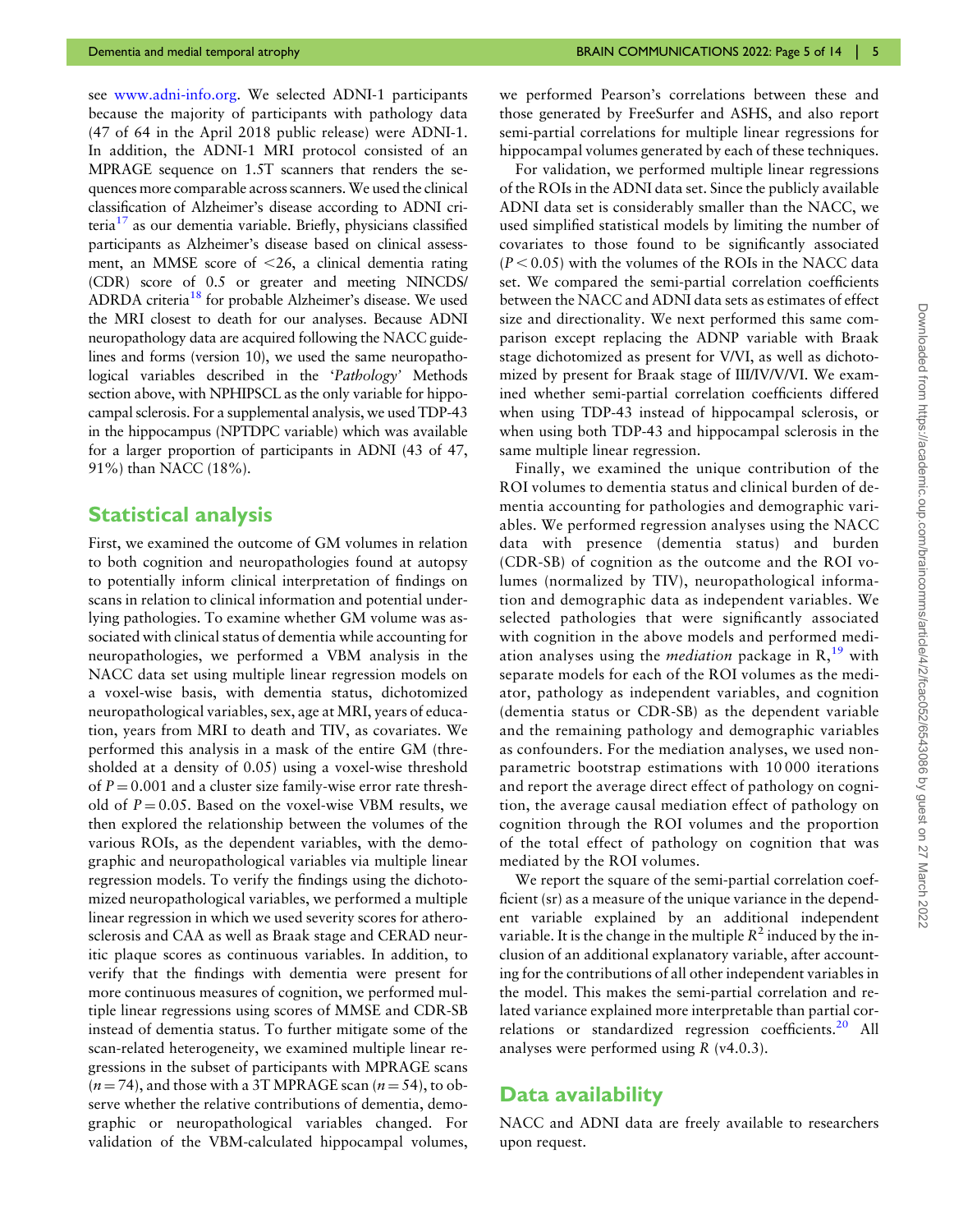### **Results**

#### Participant characteristics, NACC

The characteristics of the NACC participants are summarized in Table 1. There were 129 participants, most of whom presented with dementia at the time of MRI (94, 73%). Participants with dementia were significantly younger at time of the MRI, were more likely to have ADNP, a higher Braak stage, higher CERAD neuritic plaque score, Lewy bodies and more severe CAA. There were no significant differences in terms of sex, APOE e4 status or years of education. Of note, around 75% of the participants without dementia had MCI at the time of MRI.

#### VBM voxel-wise results, NACC

We observed strong associations between GM density and dementia in the hippocampus, amygdala and adjacent temporal cortex, even after accounting for other demographic and neuropathological variables, with stronger associations in the left hemisphere (left cluster size  $= 27.3$  ml, right cluster size = 12.3 ml, cluster size family-wise error rate  $P < 0.001$ for both; [Fig. 1A\)](#page-6-0). The bilateral Harvard–Oxford regions with the highest percentage overlap with the VBM results (thresholded at  $P = 0.001$ ) were the amygdala (81%), hippocampus (64%), anterior parahippocampus (41%) and posterior parahippocampus (31%), [Fig. 1B](#page-6-0)). The only other regions with significant overlap were the temporal pole (30%) and temporal fusiform gyrus (12%). We selected

|  |  |  | Table 1 Participant characteristics in the NACC data set |  |  |  |  |
|--|--|--|----------------------------------------------------------|--|--|--|--|
|--|--|--|----------------------------------------------------------|--|--|--|--|

the medial temporal regions of the hippocampus, amygdala and parahippocampus (consisting of the anterior and posterior parahippocampal regions) as ROIs to be used for further analysis.

#### ROI analysis, NACC

The volumes of the ROIs (hippocampus, amygdala, parahippocampus) all showed significant and strong negative associations with dementia status, and when examining the unique variance explained by each of the variables, we found that dementia status had the strongest association for all the regions, accounting for the most unique variance  $(\sim8\%, \text{Table 2})$ . The one exception to this was hippocampal sclerosis, which accounted for more variance of hippocampal volume  $(\sim 10\%)$ . In addition, we found significant associations between the volumes of these ROIs and age (greater atrophy with age), as well as TIV (greater intracranial volume associated with greater ROI volume). With regards to neuropathologies, the only significant associations with dementia were negative correlations between all ROIs and hippocampal sclerosis (strongest in the hippocampus with unique variance explained at  $\sim$ 10%, lower in the other regions at  $\sim$ 3%), and a negative correlation of amygdala volume with ADNP (2.3% variance explained) and Lewy bodies (2.9% variance explained). Adding dementia status to the models that already included the other variables increased the adjusted  $R^2$  from 0.34 to 0.42 for the hippocampus, 0.35 to 0.43 for amygdala and 0.27 to 0.35 for parahippocampus, and variance inflation factors for the

| <b>Variable</b>       | Participants without dementia $(N = 35)$ | Participants with dementia $(N=94)$ | $x^2$ or t-test P-value |
|-----------------------|------------------------------------------|-------------------------------------|-------------------------|
| <b>Males</b>          | 23(66%)                                  | 66 (70%)                            | 0.6                     |
| Age at MRI            | 82 $(\pm 9)$ years                       | 75 ( $\pm$ 9) years                 | < 0.001                 |
| Years education       | 16 $(\pm 3)$ years                       | 16 $(\pm 3)$ years                  | 0.8                     |
| <b>MCI</b>            | 26(74%)                                  |                                     |                         |
| <b>MMSE</b>           | 26.7 $(\pm 2.6)$                         | 18.8 $(\pm 6.4)^a$                  | < 0.001                 |
| <b>CDR-SB</b>         | 1.7 ( $\pm$ 1.7)                         | 7.7 $(\pm 4.2)$                     | < 0.001                 |
| APOE e4               | 5 $(15%)^b$                              | $15 (17%)^b$                        | 0.8                     |
| Years MRI to death    | 4 $(\pm 2)$ years                        | 3 $(\pm 2)$ years                   | 0.08                    |
| <b>ADNP</b>           | 11(31%)                                  | 61(65%)                             | < 0.001                 |
| Braak stage 0/1/11    | 4(11%)                                   | 2(2%)                               | 0.02                    |
| Braak stage III/IV    | 8(23%)                                   | 12(13%)                             |                         |
| Braak stage V/VI      | 23(66%)                                  | 80 (85%)                            |                         |
| CERAD plaque 0        | 2(6%)                                    | 3(3%)                               | 0.02                    |
| CERAD plaque I        | 2(6%)                                    | 1(1%)                               |                         |
| CERAD plaque 2        | 18(51%)                                  | 27(29%)                             |                         |
| CERAD plaque 3        | 13(37%)                                  | 63 (67%)                            |                         |
| Hippocampal sclerosis | 6(17%)                                   | 16(15%)                             | 0.7                     |
| Lewy bodies           | 10(29%)                                  | 49 (52%)                            | 0.049                   |
| <b>CAA</b>            | 11(31%)                                  | 64 (68%)                            | 0.02                    |
| Atherosclerosis       | 14 (40%)                                 | 30 (32%)                            | 0.3                     |

Continuous variables (age at MRI, years from MRI to death and years of education) are reported as mean and standard deviations within each group and group differences are assessed by Student'<sup>s</sup> t-test. Categorical variables (sex, MCI, APOE e4 and pathological variables) are reported as number and percentage within each group and group differences are assessed by  $\chi^2$  tests.

MCI, mild cognitive impairment; MMSE, mini-mental state examination; CDR-SB, Clinical Dementia Rating sum of boxes; APOE, apolipoprotein E; ADNP, Alzheimer's disease neuropathology; CERAD, Consortium to Establish a Registry for Alzheimer's Disease; CAA, cerebral amyloid angiopathy; Edu., education.

<sup>a</sup>Five participants with dementia were missing MMSE score.

<sup>b</sup>Five participants with dementia and one participant without dementia were missing APOE information.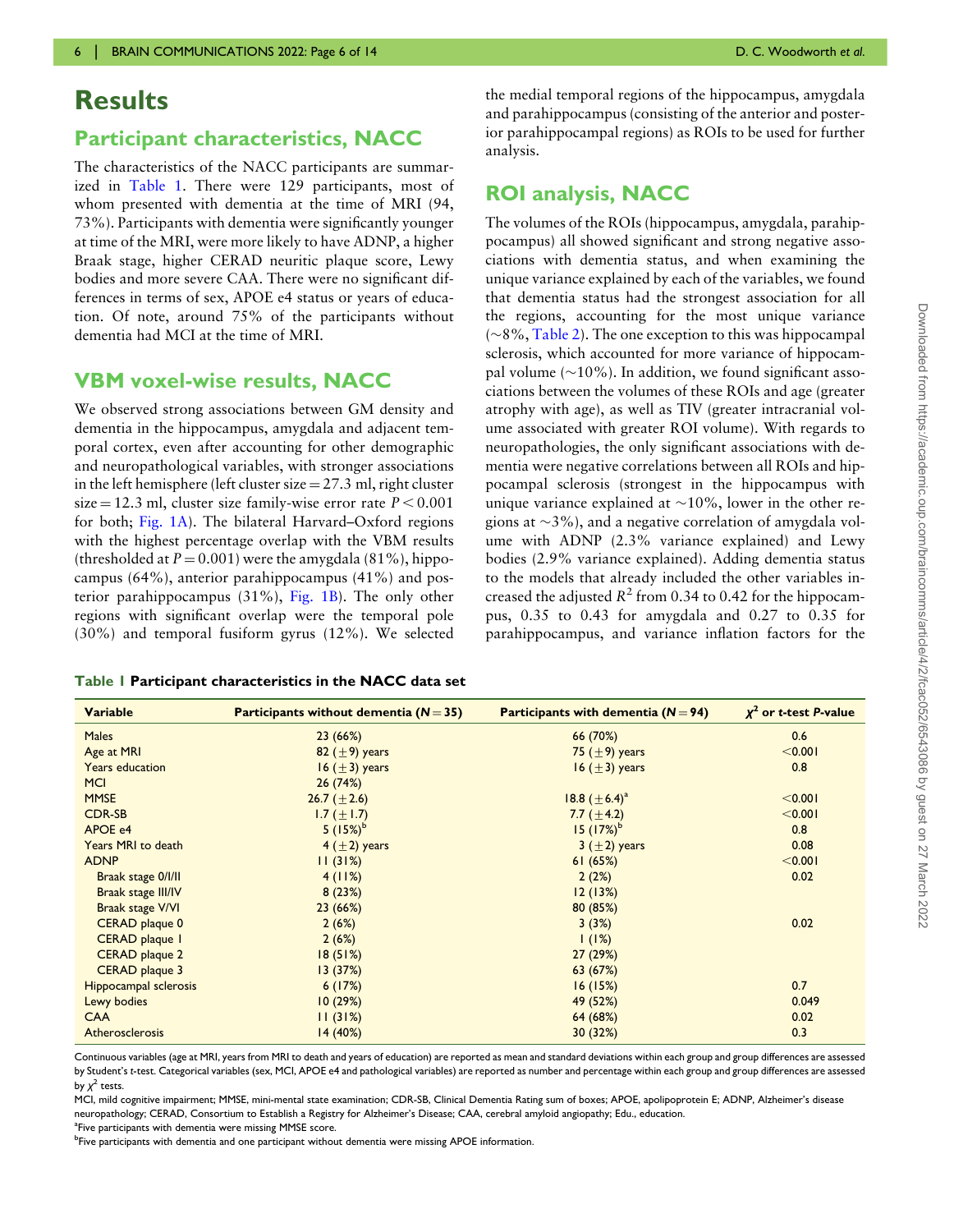<span id="page-6-0"></span>

Figure 1 Voxel-wise VBM association of decreased grey matter volume with dementia in NACC data ( $N = 129$ ). Results using a mask of the entire grey matter, thresholded at T-stat =  $3.16$  (P = 0.001) and surviving a cluster-wise false discovery rate threshold of 0.05. (A) Strong associations present in the medial temporal lobe, with stronger associations in the left hemisphere. (B) Zoomed-in voxel-wise maps in left hemisphere with outlines of Harvard–Oxford atlas regions of the hippocampus (middle structure), amygdala (top structure) and parahippocampus (bottom structure) illustrating degree of overlap between thresholded T-statistic maps and these regions. Voxel-wise associations of grey matter volume with dementia adjusted for TIV, age, sex, education, years from MRI to death, ADNP, hippocampal sclerosis, CAA, Lewy bodies and atherosclerosis. VBM, voxel-based morphometry; TIV, total intracranial volume; ADNP, Alzheimer's disease neuropathology; CAA, cerebral amyloid angiopathy.

models did not exceed 2 for any of the variables. Results were similar when using continuous instead of dichotomized measures for neuropathologies [\(Supplementary Table 1](http://academic.oup.com/braincomms/article-lookup/doi/10.1093/braincomms/fcac052#supplementary-data)). Results for the sub-analysis adding APOE e4 information ([Supplementary Table 2](http://academic.oup.com/braincomms/article-lookup/doi/10.1093/braincomms/fcac052#supplementary-data)) revealed that presence of an e4 allele was significantly associated with amygdala volume (sr  $= -0.17$ , unique variance explained  $= 3\%, P = 0.01$ , while for the hippocampus there was a trend ( $sr = -0.13$ , unique

| <b>Regions</b>                                  | <b>Hippocampus</b>         |                |                    |                   | Amygdala                  |                |                              |                        | <b>Parahippocampus</b>    |                |                    |                       |
|-------------------------------------------------|----------------------------|----------------|--------------------|-------------------|---------------------------|----------------|------------------------------|------------------------|---------------------------|----------------|--------------------|-----------------------|
| <b>Variables</b>                                | Semi-Part.                 | % Var.<br>Exp. |                    |                   | T-stat P-value Semi-Part. | % Var.<br>Exp. |                              |                        | T-stat P-value Semi-Part. | % Var.<br>Exp. |                    | <b>T-stat P-value</b> |
| Demographic<br>Dementia status at<br><b>MRI</b> | $-0.28$                    | 7.78           |                    | $-4.15 \le 0.001$ | $-0.29$                   | 8.24           |                              | $-4.30 \le 0.001$      | $-0.28$                   | 7.73           |                    | $-3.91 \le 0.001$     |
| Age<br>Sex                                      | $-0.27$<br>0.05            | 7.51<br>0.20   | $-4.08$<br>0.67    | < 0.001<br>0.5    | $-0.24$<br>$-0.04$        | 5.95<br>0.18   | $-0.64$                      | $-3.65 < 0.001$<br>0.5 | $-0.25$<br>$-0.12$        | 6.30<br>1.35   | $-3.52$<br>$-1.62$ | < 0.001<br>0.1        |
| <b>Years education</b>                          | 0.13                       | 1.59           | 1.88               | 0.06              | 0.12                      | 1.42           | 1.78                         | 0.08                   | 0.04                      | 0.12           | 0.49               | 0.6                   |
| Years MRI to death<br><b>TIV</b>                | 0.11<br>0.19               | 1.25<br>3.61   | 1.67<br>2.84       | 0.1<br>0.005      | 0.09<br>0.19              | 0.88<br>3.50   | .4 <br>2.80                  | 0.2<br>0.006           | 0.11<br>0.15              | 1.10<br>2.28   | 1.48<br>2.13       | 0.1<br>0.04           |
| Pathology<br><b>ADNP</b>                        | $-0.06$                    | 0.41           | $-0.96$            | 0.3               | $-0.15$                   | 2.31           | $-2.27$                      | 0.03                   | $-0.06$                   | 0.35           | $-0.83$            | 0.4                   |
| Hippocampal<br>sclerosis                        | $-0.31$                    | 9.73           |                    | $-4.65 < 0.001$   | $-0.19$                   | 3.42           | $-2.77$                      | 0.006                  | $-0.17$                   | 2.79           | $-2.35$            | 0.02                  |
| Lewy bodies                                     | $-0.04$                    | 0.13           | $-0.54$            | 0.6               | $-0.17$                   | 2.92           | $-2.56$                      | 0.01                   | $-0.09$                   | 0.79           | $-1.25$            | 0.2                   |
| <b>CAA</b><br>Atherosclerosis<br>$R^2$          | $-0.03$<br>$-0.07$<br>0.47 | 0.08<br>0.44   | $-0.44$<br>$-0.98$ | 0.7<br>0.3        | 0.12<br>$-0.08$<br>0.48   | 1.46<br>0.67   | $\overline{1.81}$<br>$-1.22$ | 0.07<br>0.2            | 0.05<br>$-0.08$<br>0.41   | 0.23<br>0.59   | 0.68<br>$-1.08$    | 0.5<br>0.3            |

Table 2 Multiple linear regression results for ROI volumes across the various demographic and neuropathological measures for the NACC data  $(N = 129)$ 

Bold denotes  $P < 0.05$ .

TIV, total intracranial volume; ADNP, Alzheimer's disease neuropathology; CAA, cerebral amyloid angiopathy; Semi-Part., semi-partial correlation coefficient; Var. Exp., unique variance explained.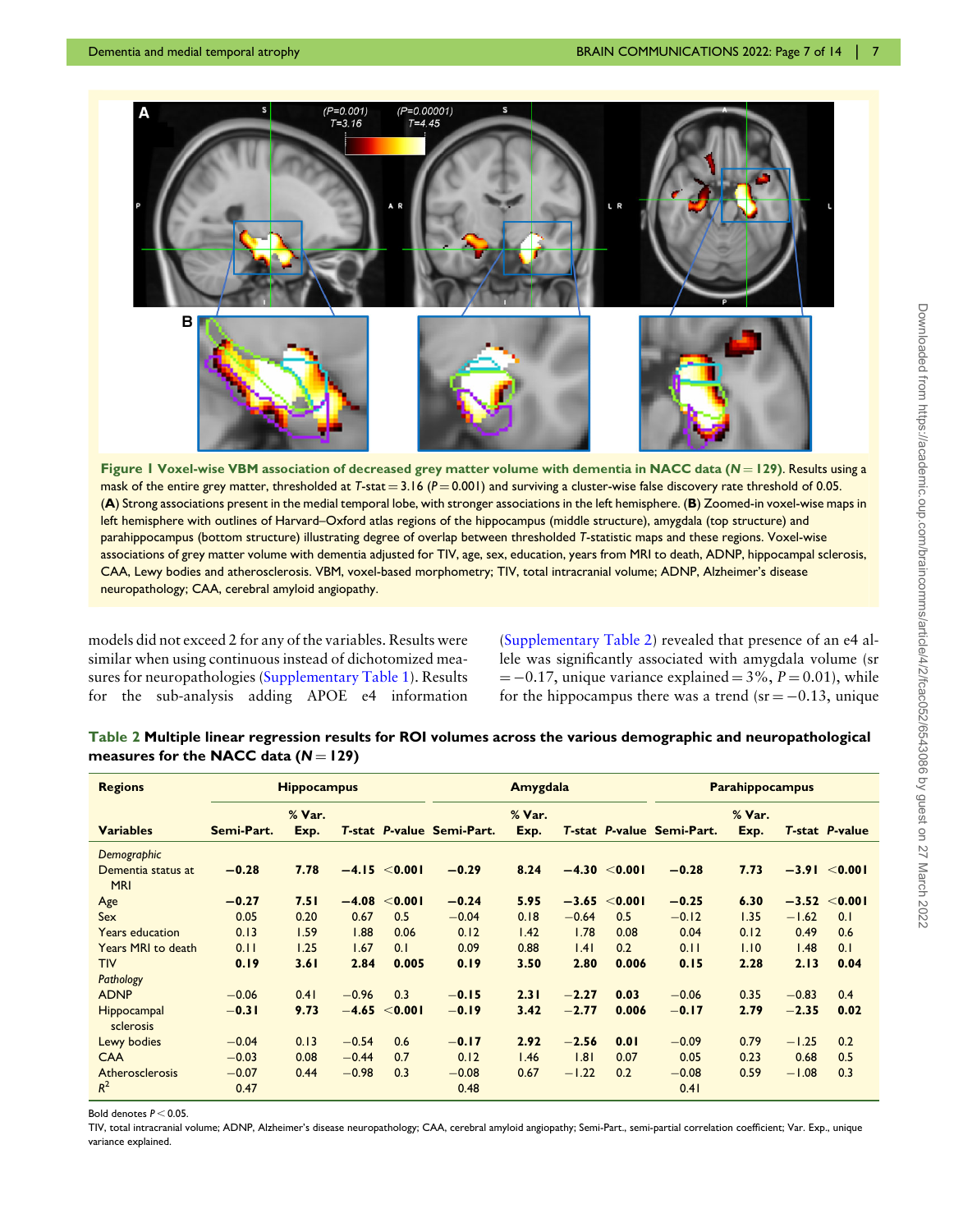variance explained =  $1.6\%$ ,  $P = 0.07$  and no relationship was observed for the parahippocampus ( $sr = 0.01$ , unique variance explained =  $0\%$ ,  $P = 0.9$ ). Results were also similar when, instead of dementia, MMSE (hippocampus  $sr = 0.21$ ,  $P = 0.004$ ; amygdala sr = 0.21,  $P = 0.008$ ; parahippocampus sr  $= 0.29$ ,  $P < 0.001$ ) and CDR-SB (hippocampus sr  $=$  $-0.22$ ,  $P = 0.001$ ; amygdala sr =  $-0.24$ ,  $P < 0.001$ ; parahippocampus sr  $= -0.34$ ,  $P < 0.001$ ) were used in the model. Although dementia status did appear to have a slightly stronger association (hippocampus  $sr = -0.28$ , amygdala  $sr = -0.29$ , parahippocampus  $sr = -0.28$ ; associations for other demographic and neuropathological variables were not substantially different when using CDR-SB or MMSE (data not shown). When limiting the participants used for analysis to those with more homogeneous scans (MPRAGE and 3T MPRAGE), the association of dementia with atrophy tended to increase, the association of hippocampal sclerosis with atrophy tended to increase as well, and the association of ADNP decreased in all regions and was no longer significant for the amygdala [\(Supplementary Table 3\)](http://academic.oup.com/braincomms/article-lookup/doi/10.1093/braincomms/fcac052#supplementary-data). As validation, the VBM-generated hippocampal volume showed a high correlation with FreeSurfer ( $r = 0.913$ ,  $P < 0.001$ ) and ASHS  $(r = 0.903, P < 0.001)$  hippocampal volumes, and the multiple linear regressions using each of the different measures yielded similar patterns confirming the observed results, although the effect sizes of variables and  $R^2$  were slightly reduced for the ASHS-generated hippocampal volumes [\(Supplementary Table 4](http://academic.oup.com/braincomms/article-lookup/doi/10.1093/braincomms/fcac052#supplementary-data)).

#### ROI analysis, comparison of NACC and ADNI

For the simplified statistical model to compare the NACC and ADNI data, we only used the following variables which were significant in the models using the NACC data:

Table 3 Participant characteristics in the ADNI data set

dementia, age, TIV, ADNP, hippocampal sclerosis and Lewy bodies. Table 3 displays the participant characteristics for the ADNI data, which were broadly similar to those of the NACC data set. Dementia was significantly associated with lower volumes of the hippocampus and parahippocampus but not the amygdala, where there was only a trend and relatively similar semi-partial correlations among dementia, hippocampal sclerosis, ADNP and Lewy bodies ([Table 4\)](#page-8-0). The directionality of the findings for the neuropathological variables (ADNP and hippocampal sclerosis) were consistent for the ADNI and NACC data sets and broadly showed a similar magnitude, although ADNP had a larger (though not statistically significant) semi-partial correlation for each of the regions in the ADNI data set. When using dichotomized Braak stage instead of ADNP, the trends were largely similar, with nearly identical findings when using Braak stage V/VI or Braak stage III/IV/V/VI classifications [\(Supplementary](http://academic.oup.com/braincomms/article-lookup/doi/10.1093/braincomms/fcac052#supplementary-data) [Table 5](http://academic.oup.com/braincomms/article-lookup/doi/10.1093/braincomms/fcac052#supplementary-data)). Finally, the association of dementia did not change when using TDP-43 instead of hippocampal sclerosis or when using both in the same model [\(Supplementary Table 6\)](http://academic.oup.com/braincomms/article-lookup/doi/10.1093/braincomms/fcac052#supplementary-data). TDP-43 tended to show similar associations when used instead of hippocampal sclerosis but the semi-partial correlations for TDP-43 and adjusted  $R^2$  for the model were lower, and when including both TDP-43 and hippocampal sclerosis in the same model hippocampal sclerosis tended to eclipse the associations of TDP-43.

### Contributions of ROI volumes to cognition, NACC

In the logistic regression model using dementia as the outcome, the volumes of the regions were significant and strongly associated with dementia status [\(Table 5\)](#page-8-0). Age, years until death and ADNP were also significant. In the multiple linear regressions with CDR-SB as the outcome, the medial

| <b>Variable</b>           | Participants without dementia $(N = 11)$ | Participants with dementia $(N = 36)$ | $x^2$ or t-test P-value |
|---------------------------|------------------------------------------|---------------------------------------|-------------------------|
| <b>Males</b>              | 9(82%)                                   | 24 (67%)                              | 0.8                     |
| Age at MRI                | 84 $(\pm 4)$ years                       | 80 ( $\pm$ 6) years                   | 0.1                     |
| <b>MCI</b>                | 9(88%)                                   | <b>NA</b>                             |                         |
| Years MRI to death        | $3(+2)$ years                            | 2 $(\pm 2)$ years                     | 0.2                     |
| <b>ADNP</b>               | 5(45%)                                   | 24 (67%)                              | 0.2                     |
| Braak tangle stage 0/l/ll | 2(18%)                                   | 9(25%)                                | 0.1                     |
| Braak tangle stage III/IV | 2(18%)                                   | 1(3%)                                 |                         |
| Braak tangle stage V/VI   | 7(64%)                                   | 26(72%)                               |                         |
| CERAD amyloid plaque 0    | 3(27%)                                   | 5(14%)                                | 0.2                     |
| CERAD amyloid plaque I    | 1(9%)                                    | 6(17%)                                |                         |
| CERAD amyloid plaque 2    | 2(18%)                                   | 1(3%)                                 |                         |
| CERAD amyloid plaque 3    | 5(45%)                                   | 24 (67%)                              |                         |
| Hippocampal sclerosis     | 2(18%)                                   | 4(11%)                                | 0.5                     |
| Lewy bodies               | 5(45%)                                   | 16(44%)                               | 0.6                     |
| TDP-43 Hipp.              | 3 $(33%)^a$                              | 14 (41%) <sup>a</sup>                 | 0.7                     |

Continuous variables (age at MRI, years from MRI to death) are reported as mean and standard deviation within each group and group differences are assessed by Student'<sup>s</sup> t-test. Categorical variables (sex and pathological variables) are reported as number and percentage within each group and group differences are assessed by  $\chi^2$  tests.

MCI, mild cognitive impairment; ADNP, Alzheimer's disease neuropathology; CERAD, Consortium to Establish a Registry for Alzheimer's Disease; TDP-43, TAR DNA-binding protein 43; Hipp., hippocampus.

a Two participants with and two participants without dementia were missing TDP-43 information in the hippocampus.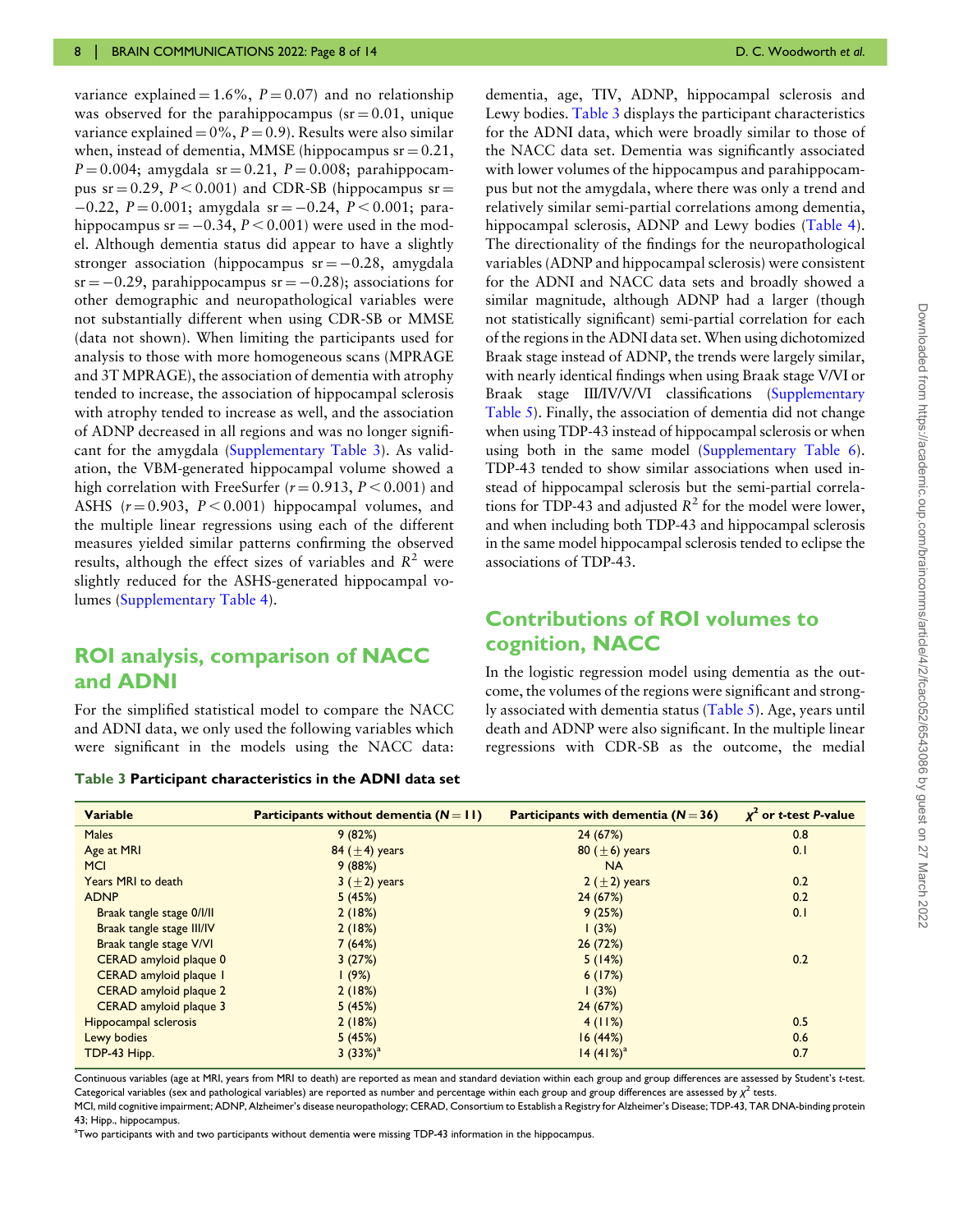| <b>Regions</b>        | Hippocampus semi-part.<br>corr. |             | Amygdala semi-part.<br>corr. |             | <b>Parahippocampus</b><br>semi-part. corr. |             |  |
|-----------------------|---------------------------------|-------------|------------------------------|-------------|--------------------------------------------|-------------|--|
| <b>Variables</b>      | <b>NACC</b>                     | <b>ADNI</b> | <b>NACC</b>                  | <b>ADNI</b> | <b>NACC</b>                                | <b>ADNI</b> |  |
| Dementia              | $-0.34$                         | $-0.35$     | $-0.30$                      | $-0.21$     | $-0.31$                                    | $-0.35$     |  |
| Age                   | $-0.37$                         | 0.11        | $-0.34$                      | 0.12        | $-0.34$                                    | 0.11        |  |
| <b>TIV</b>            | 0.28                            | 0.23        | 0.38                         | 0.19        | 0.33                                       | 0.09        |  |
| <b>ADNP</b>           | $-0.05$                         | $-0.18$     | $-0.15$                      | $-0.21$     | $-0.05$                                    | $-0.21$     |  |
| Hippocampal sclerosis | $-0.28$                         | $-0.47$     | $-0.18$                      | $-0.28$     | $-0.17$                                    | $-0.35$     |  |
| Lewy bodies           | $-0.05$                         | $-0.29$     | $-0.17$                      | $-0.27$     | $-0.07$                                    | $-0.22$     |  |
| $R^2$                 | 0.43                            | 0.43        | 0.44                         | 0.23        | 0.38                                       | 0.34        |  |

<span id="page-8-0"></span>Table 4 Comparison of semi-partial correlation coefficients for ROI volumes across the various demographic and neuropathological measures in the NACC ( $N = 129$ ) and ADNI ( $N = 47$ ) data sets

Bold denotes  $P < 0.05$ 

ROI, region of interest; TIV, total intracranial volume; ADNP, Alzheimer's disease neuropathology; Semi-Part., semi-partial correlation coefficient.

temporal lobe ROIs were again significant and contributed to explaining the variance in CDR-SB, with hippocampal volume contributing 4.7%, amygdala volume contributing 5.4% and parahippocampal volume contributing 9.4% unique variance explained ([Table 6\)](#page-9-0). The contributions in unique variance explained by the ROI volumes to CDR-SB were the largest out of all the variables except for the interval between MRI to death, where participants with dementia were more likely to die sooner. Age and CAA were also significantly associated with CDR-SB, while ADNP was trending towards significance for the hippocampus ( $P = 0.058$ ) and parahippocampus ( $P = 0.08$ ). Finally, we chose the pathologies that were significant in the above analyses, ADNP and CAA, as the pathology variables of interest for our mediation analysis. While the relationship between CAA and cognition was not significantly mediated using any of the ROIs (data not shown), we found that the volumes for the hippocampus and amygdala partially mediated the relationship between ADNP and cognition (proportion mediated for dementia status was 26% for the hippocampus and 41% for the amygdala; while the proportion mediated for CDR-SB was 24% for the hippocampus and 40% for the amygdala, [Fig. 2\)](#page-9-0). Parahippocampal volume mediation only trended towards significance (proportion mediated for dementia, 21%; proportion mediated for CDR-SB, 32%).

## **Discussion**

We examined the relationship between GM atrophy and clinical dementia status while accounting for other demographic and commonly assessed neuropathological variables using the NACC and ADNI databases. We found a strong association between dementia and atrophy of medial temporal

Table 5 Results of logistic regression for dementia with models using either hippocampus, amygdala or parahippocampus volumes, alongside various demographic and neuropathological measures in the NACC data set  $(N = 129)$ 

|                              | <b>Outcome: dementia status</b> |                                         |                |         |                            |                |                                             |         |         |  |
|------------------------------|---------------------------------|-----------------------------------------|----------------|---------|----------------------------|----------------|---------------------------------------------|---------|---------|--|
| <b>Regions</b>               |                                 | <b>Model with hippocampus</b><br>volume |                |         | Model with amygdala volume |                | <b>Model with parahippocampus</b><br>volume |         |         |  |
| <b>Variables</b>             | β                               | Z                                       | <b>P-value</b> | β       | Z                          | <b>P-value</b> | β                                           | Z       | P-value |  |
| Demographic                  |                                 |                                         |                |         |                            |                |                                             |         |         |  |
| Volume/TIV                   | $-1.24$                         | $-3.49$                                 | < 0.001        | $-1.15$ | $-3.51$                    | < 0.001        | $-0.98$                                     | $-3.22$ | 0.001   |  |
| Age                          | $-1.30$                         | $-3.10$                                 | 0.002          | $-1.16$ | $-2.90$                    | 0.004          | $-1.20$                                     | $-2.99$ | 0.003   |  |
| Sex                          | 0.52                            | 1.64                                    | 0.1            | 0.32    | 1.05                       | 0.3            | 0.34                                        | 1.12    | 0.3     |  |
| <b>Years education</b>       | 0.29                            | 0.97                                    | 0.3            | 0.24    | 0.83                       | 0.4            | 0.09                                        | 0.29    | 0.8     |  |
| Years MRI to death           | $-0.73$                         | $-2.46$                                 | 0.01           | $-0.70$ | $-2.43$                    | 0.02           | $-0.71$                                     | $-2.49$ | 0.01    |  |
| Pathology                    |                                 |                                         |                |         |                            |                |                                             |         |         |  |
| <b>ADNP</b>                  | 0.65                            | 2.28                                    | 0.02           | 0.52    | 1.80                       | 0.07           | 0.67                                        | 2.41    | 0.02    |  |
| <b>Hippocampal sclerosis</b> | $-0.33$                         | $-1.18$                                 | 0.2            | $-0.05$ | $-0.20$                    | 0.8            | $-0.08$                                     | $-0.33$ | 0.7     |  |
| Lewy bodies                  | 0.46                            | 1.60                                    | 0.1            | 0.28    | 0.98                       | 0.3            | 0.32                                        | 1.15    | 0.3     |  |
| <b>CAA</b>                   | 0.36                            | 1.36                                    | 0.2            | 0.57    | 2.10                       | 0.04           | 0.45                                        | 1.69    | 0.09    |  |
| Atherosclerosis              | 0.01                            | 0.04                                    | 0.9            | 0.07    | 0.24                       | 0.8            | 0.06                                        | 0.21    | 0.8     |  |
| McFadden $R^2$               | 0.34                            |                                         |                | 0.34    |                            |                | 0.32                                        |         |         |  |

Bold denotes  $P < 0.05$ .

TIV, total intracranial volume; ADNP, Alzheimer's disease neuropathology; CAA, cerebral amyloid angiopathy; Semi-Part., semi-partial correlation coefficient; Var. Exp., unique variance explained.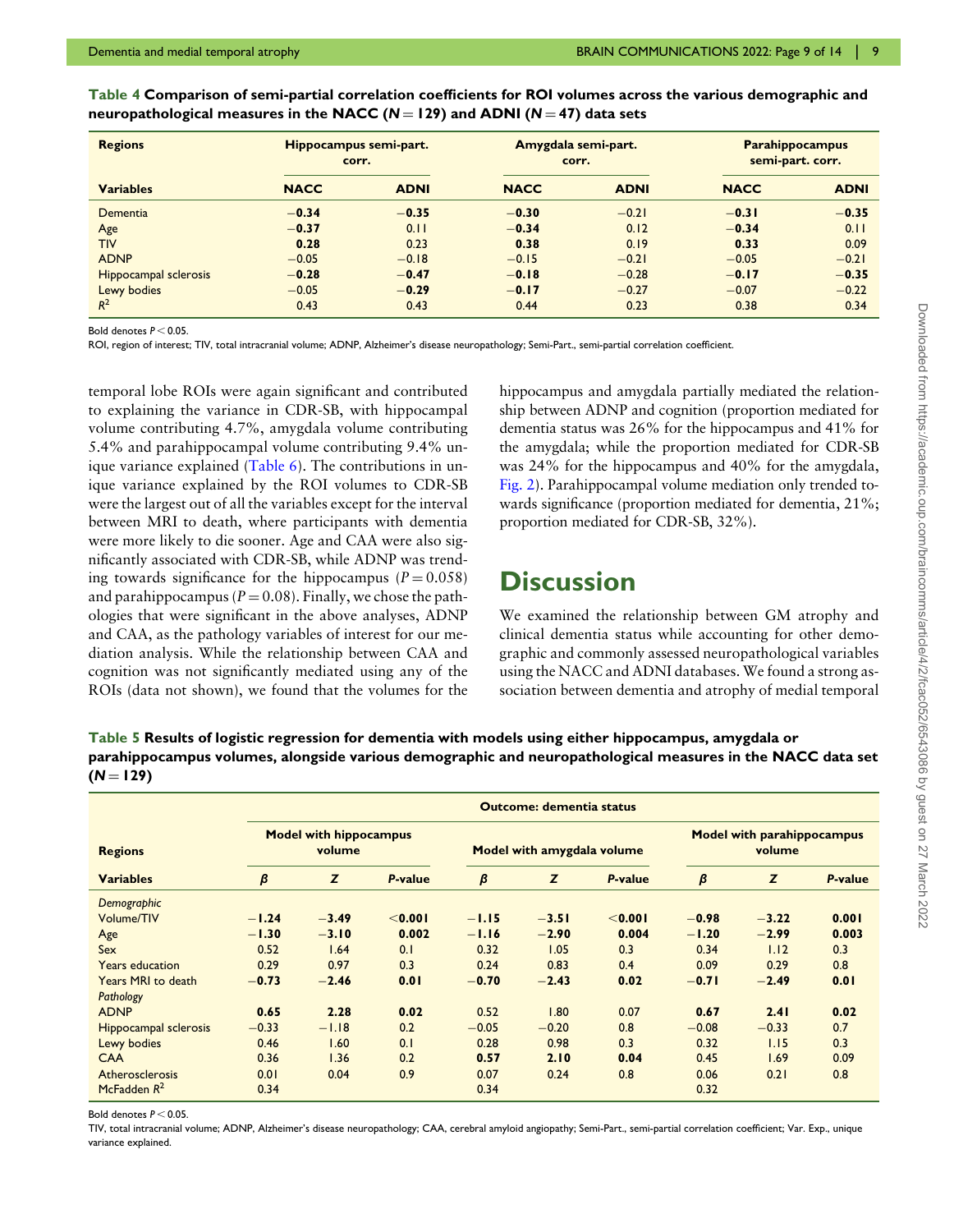<span id="page-9-0"></span>Table 6 Multiple linear regression results for CDR-SBs with models using either hippocampus, amygdala or parahippocampus volumes, alongside the various demographic and neuropathological measures for the NACC data  $(N = 129)$ 

|                                                                                                                               | <b>Outcome: CDR-SB</b>                                           |                                                       |                                                                  |                                                         |                                                                  |                                                       |                                                                  |                                                      |                                                                  |                                                      |                                                                  |                                                         |
|-------------------------------------------------------------------------------------------------------------------------------|------------------------------------------------------------------|-------------------------------------------------------|------------------------------------------------------------------|---------------------------------------------------------|------------------------------------------------------------------|-------------------------------------------------------|------------------------------------------------------------------|------------------------------------------------------|------------------------------------------------------------------|------------------------------------------------------|------------------------------------------------------------------|---------------------------------------------------------|
| <b>Regions</b>                                                                                                                | <b>Model using hippocampus volume</b>                            |                                                       |                                                                  |                                                         | Model using amygdala volume                                      |                                                       |                                                                  |                                                      | <b>Model using parahippocampus</b><br>volume                     |                                                      |                                                                  |                                                         |
| <b>Variables</b>                                                                                                              | Semi-part.                                                       | % Var.<br>exp.                                        | <b>T-stat</b>                                                    | <b>P-value</b>                                          | Semi-part.                                                       | % Var.<br>exp.                                        | <b>T-stat</b>                                                    | P-value                                              | Semi-part.                                                       | % Var.<br>exp.                                       | T-stat                                                           | P-value                                                 |
| Demographic<br>Volume/TIV<br>Age<br>Sex<br><b>Years education</b><br><b>Years MRI to</b><br>death<br>Pathology<br><b>ADNP</b> | $-0.22$<br>$-0.16$<br>0.14<br>$-0.04$<br>$-0.32$<br>0.14<br>0.03 | 4.71<br>2.40<br>1.88<br>0.13<br>10.24<br>2.07<br>0.07 | $-2.89$<br>$-2.07$<br>1.83<br>$-0.48$<br>$-4.26$<br>1.91<br>0.35 | 0.005<br>0.04<br>0.07<br>0.6<br>< 0.001<br>0.058<br>0.7 | $-0.24$<br>$-0.15$<br>0.11<br>$-0.04$<br>$-0.32$<br>0.11<br>0.06 | 5.52<br>2.37<br>1.28<br>0.14<br>10.50<br>1.14<br>0.31 | $-3.14$<br>$-2.06$<br>1.51<br>$-0.49$<br>$-4.34$<br>1.43<br>0.75 | 0.002<br>0.04<br>0.1<br>0.6<br>< 0.001<br>0.2<br>0.5 | $-0.31$<br>$-0.17$<br>0.11<br>$-0.08$<br>$-0.31$<br>0.13<br>0.05 | 9.36<br>2.99<br>1.19<br>0.56<br>9.73<br>1.61<br>0.21 | $-4.23$<br>$-2.38$<br>1.50<br>$-1.04$<br>$-4.30$<br>1.76<br>0.63 | < 0.001<br>0.02<br>0.1<br>0.3<br>< 0.001<br>0.08<br>0.5 |
| Hippocampal<br>sclerosis<br>Lewy bodies<br><b>CAA</b><br>Atherosclerosis<br>$R^2$                                             | 0.01<br>0.18<br>$-0.06$<br>0.33                                  | 0.01<br>3.28<br>0.37                                  | 0.15<br>2.41<br>$-0.82$                                          | 0.9<br>0.02<br>0.4                                      | $-0.03$<br>0.22<br>$-0.07$<br>0.34                               | 0.09<br>4.97<br>0.45                                  | $-0.40$<br>2.98<br>$-0.89$                                       | 0.7<br>0.003<br>0.4                                  | $-0.02$<br>0.19<br>$-0.07$<br>0.38                               | 0.03<br>3.57<br>0.45                                 | $-0.25$<br>2.61<br>$-0.92$                                       | 0.9<br>0.01<br>0.4                                      |

Bold denotes  $P < 0.05$ .

CDR-SB, Clinical Dementia Rating sum of the boxes; TIV, total intracranial volume; ADNP, Alzheimer's disease neuropathology; CAA, cerebral amyloid angiopathy; Semi-Part., semi-partial correlation coefficient; Var. Exp., unique variance explained.



Figure 2 Analyses for mediation of ROI volumes on the effect of ADNP on cognition. Left column are mediation analyses with dementia status as the outcome, and right column are mediation analyses with CDR-SB as the outcome. Rows represent models with the volumes (normalized by TIV) as the mediators. Analyses adjusted for age, sex, education, years from MRI to death, hippocampal sclerosis, CAA, Lewy bodies and atherosclerosis. ADNP, Alzheimer's disease neuroathology; TIV, total intracranial volume; CAA, cerebral amyloid angiopathy; Hipp., hippocampus; Amyg., amygdala; Parahipp., parahippocampus; ACME, average causal mediation effect; ADE, average direct effect; Prop. Med., proportion mediated; ADNP, Alzheimer's disease neuropathology; CDR-SB, Clinical Dementia Rating sum of the boxes. \*  $P < 0.05$ . \*\*  $P < 0.01$ .  $0.05 < P < 0.1$ .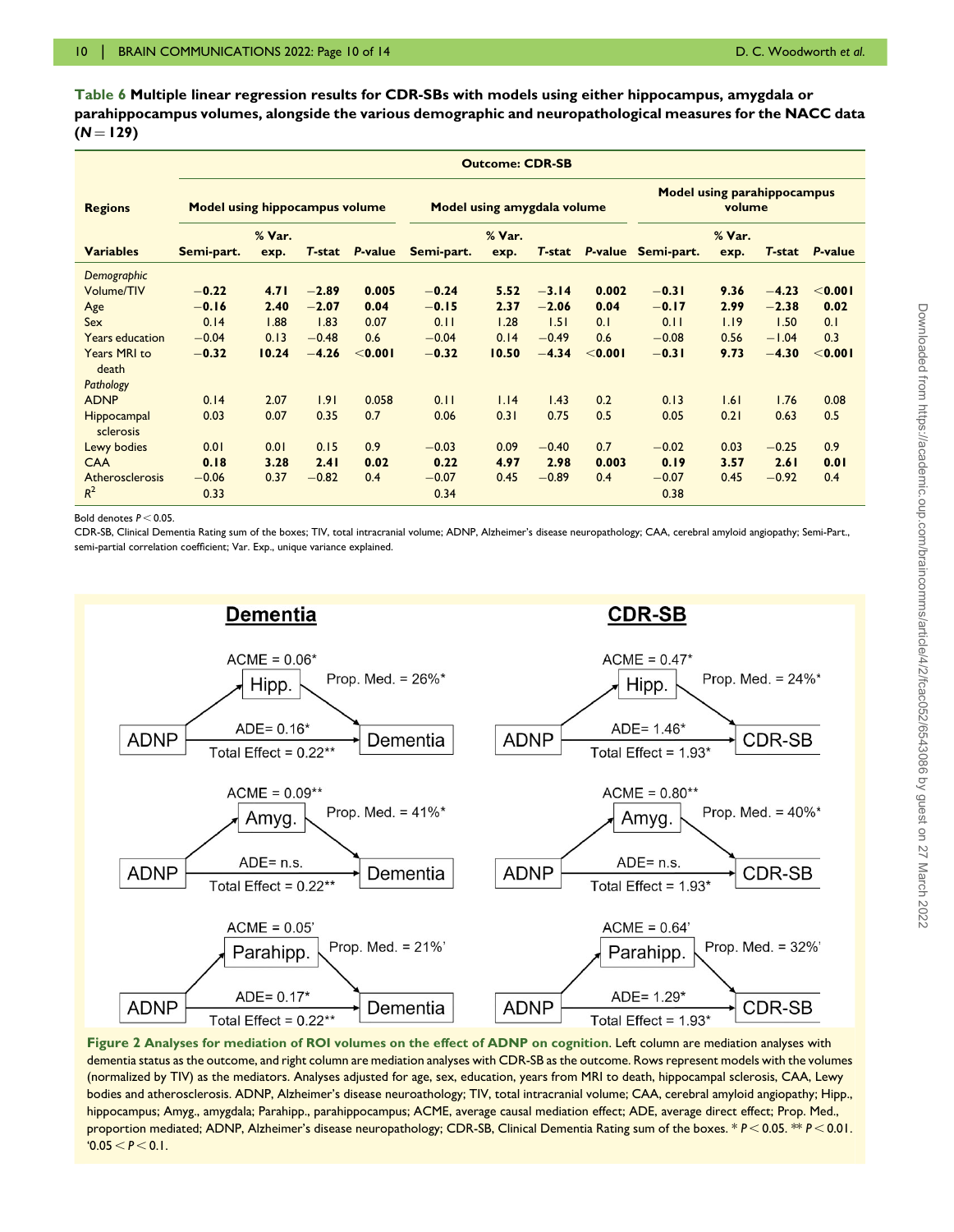lobe structures, namely the hippocampus, amygdala and parahippocampus, even after accounting for neuropathologies. This association of medial temporal lobe atrophy with dementia was stronger than for any other demographic or neuropathological variables, except for hippocampal sclerosis in relation to hippocampal volume. We found similar direction and effect size for the association of dementia with atrophy for (i) models using both dichotomized and continuous measures for neuropathologies, (ii) both dementia status and more continuous measures of cognitive burden (MMSE and CDR-SB), (iii) hippocampal volumes generated from three different pipelines (CAT12, FreeSurfer, ASHS), (iv) subsets of participants with more homogeneous MRI acquisitions and (v) across two different imaging-pathology databases (NACC and ADNI). In addition, measures of medial temporal lobe atrophy significantly contributed towards explaining impaired cognition and partially mediated the relationship between ADNP and cognition. The consistency in the results across these methodological variations underscores the strength and robustness of our findings. The clinical implication of this finding is that medial temporal lobe atrophy should not necessarily be construed as a surrogate marker for degenerative pathologies (with the potential exception of hippocampal sclerosis) but rather as a more general indicator of neuronal damage and loss that can be caused by a variety of known, and other potentially unknown, factors.

<span id="page-10-0"></span>Although the observed association of the clinical status of dementia and medial temporal lobe atrophy is not surprising and was previously reported by many other groups, we found that this association remains after accounting for neuropathologies. Perhaps surprisingly, we found the association of dementia with medial temporal lobe atrophy was stronger than that of most of the neuropathologies. Some studies using in vivo biomarkers for Alzheimer's pathology have found similar results, such as stronger associations between hippocampal volume and cognition compared with CSF amyloid, $^{21}$  $^{21}$  $^{21}$  neurodegeneration measured by 18-F-fluorodeoxyglucose (FDG) PET being a stronger predictor of cognition than amyloid  $PET^{22}$  $PET^{22}$  $PET^{22}$  and atrophy attenuating the effects of CSF amyloid and tau on cognition.<sup>[23](#page-13-0)</sup> These in vivo measures of Alzheimer's disease offer important information during life. However, in our study, we used not in vivo biomarkers of pathology but the neuropathological ratings assigned at autopsy (including pathologies other than Alzheimer's) which are considered the gold standard.

<span id="page-10-5"></span><span id="page-10-3"></span><span id="page-10-2"></span><span id="page-10-1"></span>Although many studies have examined the relationship between brain atrophy and either cognitive status or neuropathological findings separately, far fewer studies have assessed these relationships in a contiguous fashion. Among studies that have assessed both aspects, there have been conflicting results, with some studies finding strong associations between atrophy and pathologies even after accounting for cognition,  $6,24$  $6,24$  while other studies found an attenuated or no effect of Alzheimer's disease pathology on atrophy when cognition was accounted for.<sup>[25](#page-13-0)–[29](#page-13-0)</sup> In our analysis of the NACC data that included more participants than any

<span id="page-10-6"></span>of the previous studies, when dementia was accounted for, the presence of ADNP was either weakly or not significantly associated with the volumes of the medial temporal lobe structures. This was true when using ADNP or Braak stage, for different pipelines for segmenting the hippocampus, and across both NACC and ADNI data sets. Previous studies have suggested that neuronal death is a sufficient condition for an amnestic type syndrome typically associated with Alzheimer's disease: a study by Ball et al. published in 1985 found that in participants with clinical Alzheimer's disease, neuronal loss and gliosis were the only consistent findings.[30](#page-13-0) Our results seem to coincide with this train of thought, namely that neuronal death appears to be the cause of medial temporal lobe atrophy, but a high burden of ADNP does not necessarily result in this neuronal death and atrophy if there is no clinical presentation of dementia. A recent study using multiple linear regression models found that while ADNP explained 6% of hippocampal volume in the whole cohort, when split into participants with and participants without dementia the variance explained by ADNP dropped to 3% for each of these subgroups, $2^5$  suggesting that the effect of ADNP on the hippocampal atrophy was tightly linked to dementia. This study also found that the effect of hippocampal sclerosis and TDP-43 was more pronounced than that of ADNP and also found similar results when using dichotomized versus continuous versions of neuropathological variables, which are similar to the findings in our study.

<span id="page-10-7"></span><span id="page-10-4"></span>A recent study examining hippocampal volumes on postmortem MRI using Religious Orders Study (ROS) and Memory and Aging Project (MAP) data found that after accounting for demographic and neuropathological variables, the addition of hippocampal volumes to their models explained an additional 5% in the variance of cognitive decline in participants. $31$  In our analyses using cognition as the outcome, we found a similarly strong association of medial temporal lobe volumes with cognition and unique variance explained by these measures ranging from 5% to 9%. Thus, our results agree with the ROS/MAP study. In addition, we believe our study contributes the following: (i) we examined the contribution of dementia and neuropathologies to GM atrophy on brain MRI. Our study arguably provides a more clinical perspective from the standpoint of interpreting the common radiological finding of medial temporal atrophy. (ii) The MRIs used for our study were *in vivo*, reminiscent of the information clinicians acquire to help them predict the underlying explanation for cognitive impairment, while the ROS/MAP study used post-mortem MRI. (iii) The MRIs used for our study spanned a wide variation in scanners and sequences, yet we still found strong associations that survived the potential noise introduced by the aforementioned heterogeneity. The ability to reproduce this finding with more heterogeneous data confirms its utility in a clinical setting.

<span id="page-10-8"></span>Our results of associations between medial temporal lobe structures and hippocampal sclerosis of aging are also of interest. Many previous studies have noted that hippocampal sclerosis is associated with hippocampal atrophy,  $32-34$  $32-34$  and one study has even noted associations outside the medial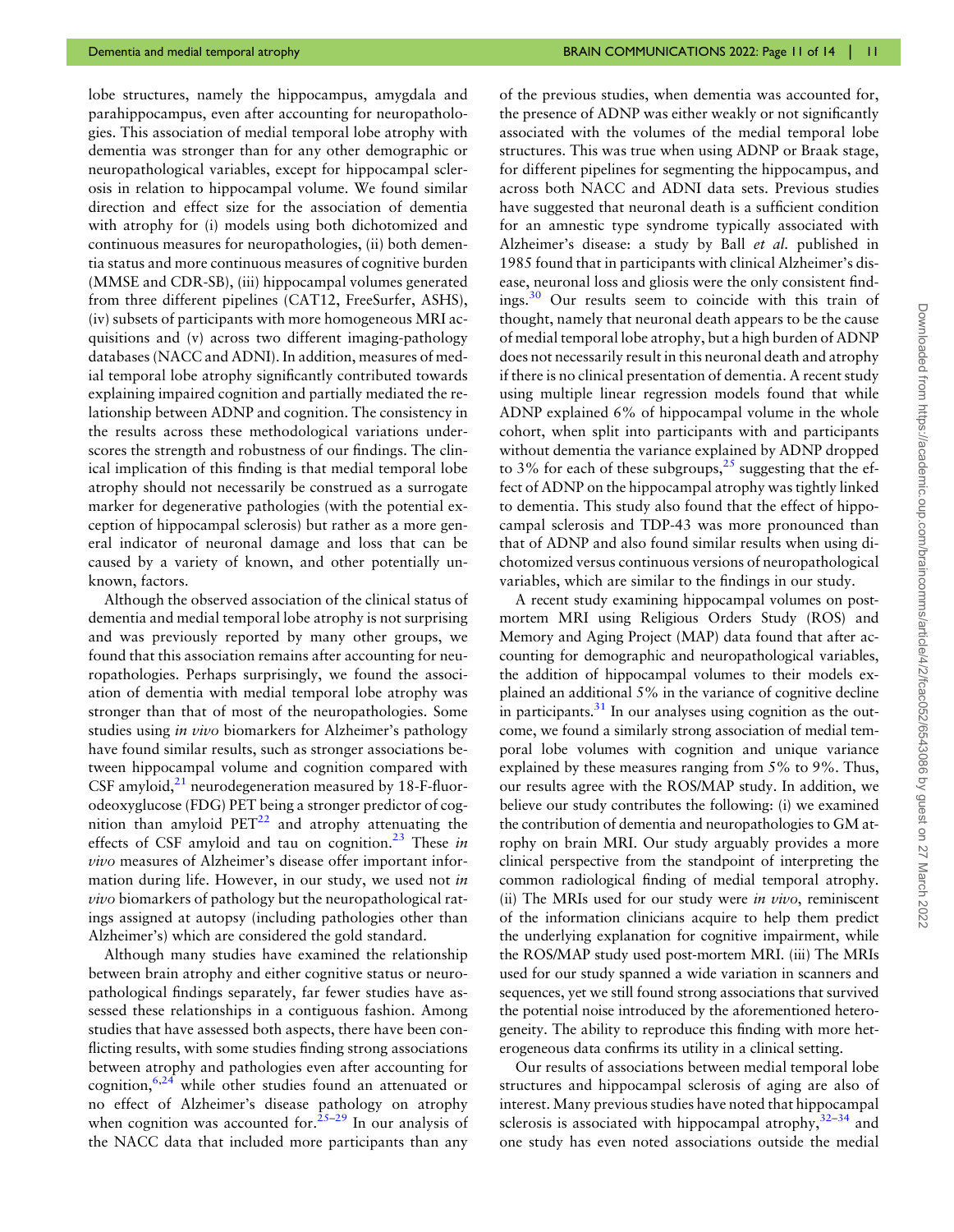<span id="page-11-1"></span><span id="page-11-0"></span>temporal lobe. $35$  In addition, other studies have found TDP-43, the proteinopathy signature of hippocampal sclerosis, to be associated with hippocampal<sup>25</sup> and additional brain atrophy. $36$  However, it is unclear how the relationship between hippocampal sclerosis pathology and atrophy may change when accounting for cognitive status. We found a strong association of hippocampal sclerosis with hippocampal volume (accounting for  $\sim$ 10% of variance), while also finding some associations with the amygdala and parahippocampal volume, even when accounting for dementia. This finding underscores the relevance of hippocampal volume as a potential biomarker for hippocampal sclerosis. In addition, our analyses in a subset of ADNI participants with TDP-43 information indicated that while TDP-43 behaves similar to hippocampal sclerosis, its effects are weaker. However, this analysis was in a smaller subset of participants and represents a limitation in this study: further research in larger data sets should examine medial temporal lobe atrophy in relation to cognition while accounting for more complete TDP-43 staging.

The results from the analyses with cognition as outcome reinforce and complement our findings outlined above namely, in models taking pathologies, demographic information and volumes from imaging into consideration, the volumes of the hippocampus, amygdala and parahippocampus were still strongly related to cognition near the time of MRI, to a greater degree than the pathologies. In addition, the volumes from the medial temporal lobe structures partially mediated the association between ADNP and cognition, with the amygdala volume mediating a higher proportion of this effect compared with the hippocampus. Thus, volumes from MRI significantly contributed towards explaining variance in cognition at the time of MRI above and beyond contributions from neuropathological staging from autopsy and partially mediated the effect of some pathologies on cognition. Future research utilizing longitudinal data from scans and cognitive assessments may be able to explain the temporal course of events more fully in relation to imaging, pathology and cognition.

One of the limitations of this study is the heterogeneity of the MRI data, specifically in the NACC data set. We did, however, limit the sequence paradigms used in the analysis to those that implemented an IR pulse, as it results in the greatest difference in tissue contrast. We also performed analyses limited to subsets of more homogeneous scans and the associations in these analyses tended to be slightly stronger and appeared to confirm the results in the full data set. In addition, the ADNI data set circumvented some of these confounding factors by implementing a similar sequence across different scan vendors, all at 1.5 T. Also, the similar strength of associations with cognitive status in both data sets (a more heterogeneous and a more homogeneous sample) highlights the robustness of our finding and the potential clinical application of the results. Another limitation to this study is the high proportion of participants with dementia and with high Braak stage and CERAD neuritic plaque scores in the NACC data freeze used. While the ADNI data set partially circumvented this issue, further studies should examine these relationships in data sets with a more balanced proportion of participants without dementia and lower Alzheimer's pathology burden. However, this is a limitation present in many neuropathology data sets where a large proportion of participants have dementia and a high ADNP burden.

<span id="page-11-3"></span><span id="page-11-2"></span>One major limitation of this study is the lack of quantitative measures of pathology, which may better capture pathological burden that leads to medial temporal lobe atrophy compared with the more qualitative staging systems used in this study. Recent research suggests that even at advanced Braak stages and Thal phases, there are variations in the degree of total tau and amyloid accumulation. $37$  Such variation might lead to the weakening of the associations reported in this study. It is noteworthy, however, that the pathological scoring system used in this study is based on the current consensus criteria used for pathological staging and classification of Alzheimer's disease and related disorders (e.g. NIA-AA criteria<sup>38</sup>) and potentially highlight the need for more quantitative measures of pathological burden to more fully explain the variability in atrophy patterns. Additionally, while hippocampal sclerosis is a highly regionally specific pathological assessment of the CA1 and subiculum regions, the staging pathology measures such as ADNP have more limited regional specificity and thus are less tied to the medial temporal lobe specifically; however, medial temporal lobe atrophy on scans is often construed as ADNP, and the findings from our study caution against automatically adopting this interpretation. Another limitation of the study was the scarcity of fine-grain characterization of FTLD and other non-Alzheimer's tauopathies, and therefore we could not study the unique contribution of these tau subtypes to hippocampal atrophy. One final limitation of the study is germane to most dementia research in that the participants used in this study are not necessarily a representative sample of the community, limiting generalizability.

In conclusion, we found a significant association between atrophy of medial temporal lobe structures, namely the hippocampus, amygdala and parahippocampus, and clinical status of dementia, even while accounting for many of the commonly assessed neuropathologies. This association of medial temporal lobe atrophy with dementia was stronger than any other demographic or neuropathological variable, with the exception of hippocampal sclerosis in relation to hippocampal volume. ADNP was not associated with hippocampal volume but was weakly associated with amygdala volume in our models. These findings have significant implications on the diagnostic utility of MRI in dementia clinics and confirm the significant pathology-independent relationship between dementia and atrophy of structures that are generally considered to be the hallmark of Alzheimer's disease.

## Acknowledgements

The NACC database is funded by NIA/NIH grant U01 AG016976. NACC data are contributed by the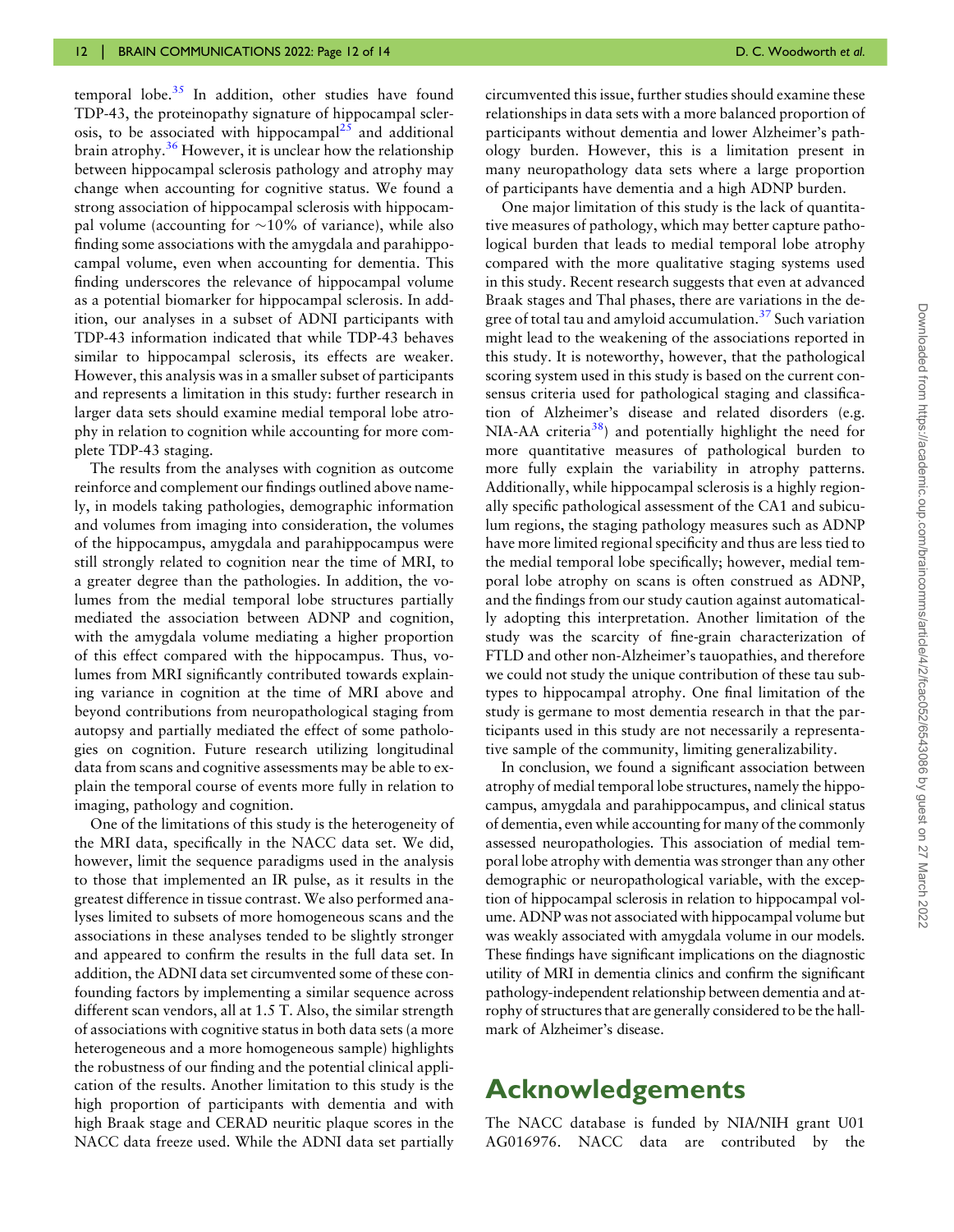<span id="page-12-0"></span>NIA-funded ADCs: P30 AG019610 (PI Eric Reiman, MD), P30 AG013846 (PI Neil Kowall, MD), P30 AG062428-01 (PI James Leverenz, MD), P50 AG008702 (PI Scott Small, MD), P50 AG025688 (PI Allan Levey, MD, PhD), P50 AG047266 (PI Todd Golde, MD, PhD), P30 AG010133 (PI Andrew Saykin, PsyD), P50 AG005146 (PI Marilyn Albert, PhD), P30 AG062421-01 (PI Bradley Hyman, MD, PhD), P30 AG062422-01 (PI Ronald Petersen, MD, PhD), P50 AG005138 (PI Mary Sano, PhD), P30 AG008051 (PI Thomas Wisniewski, MD), P30 AG013854 (PI Robert Vassar, PhD), P30 AG008017 (PI Jeffrey Kaye, MD), P30 AG010161 (PI David Bennett, MD), P50 AG047366 (PI Victor Henderson, MD, MS), P30 AG010129 (PI Charles DeCarli, MD), P50 AG016573 (PI Frank LaFerla, PhD), P30 AG062429-01(PI James Brewer, MD, PhD), P50 AG023501 (PI Bruce Miller, MD), P30 AG035982 (PI Russell Swerdlow, MD), P30 AG028383 (PI Linda Van Eldik, PhD), P30 AG053760 (PI Henry Paulson, MD, PhD), P30 AG010124 (PI John Trojanowski, MD, PhD), P50 AG005133 (PI Oscar Lopez, MD), P50 AG005142 (PI Helena Chui, MD), P30 AG012300 (PI Roger Rosenberg, MD), P30 AG049638 (PI Suzanne Craft, PhD), P50 AG005136 (PI Thomas Grabowski, MD), P30 AG062715-01 (PI Sanjay Asthana, MD, FRCP), P50 AG005681 (PI John Morris, MD), P50 AG047270 (PI Stephen Strittmatter, MD, PhD). ADNI data collection and sharing for this project was funded by the Alzheimer's Disease Neuroimaging Initiative (ADNI) (National Institutes of Health grant U01 AG024904) and DOD ADNI (Department of Defense award number W81XWH-12-2-0012). ADNI is funded by the National Institute on Aging, the National Institute of Biomedical Imaging and Bioengineering and through generous contributions from the following: AbbVie, Alzheimer's Association; Alzheimer's Drug Discovery Foundation; Araclon Biotech; BioClinica, Inc.; Biogen; Bristol-Myers Squibb Company; CereSpir, Inc.; Cogstate; Eisai Inc.; Elan Pharmaceuticals, Inc.; Eli Lilly and Company; EuroImmun; F. Hoffmann-La Roche Ltd and its affiliated company Genentech, Inc.; Fujirebio; GE Healthcare; IXICO Ltd.; Janssen Alzheimer Immunotherapy Research & Development, LLC.; Johnson & Johnson Pharmaceutical Research & Development LLC.; Lumosity; Lundbeck; Merck & Co., Inc.; Meso Scale Diagnostics, LLC.; NeuroRx Research; Neurotrack Technologies; Novartis Pharmaceuticals Corporation; Pfizer Inc.; Piramal Imaging; Servier; Takeda Pharmaceutical Company; and Transition Therapeutics. The Canadian Institutes of Health Research is providing funds to support ADNI clinical sites in Canada. Private sector contributions are facilitated by the Foundation for the National Institutes of Health ([www.fnih.org\)](https://www.fnih.org). The grantee organization is the Northern California Institute for Research and Education, and the study is coordinated by the Alzheimer's Therapeutic Research Institute at the University of Southern California. ADNI data are disseminated by the Laboratory for Neuro Imaging at the University of Southern California.

## Funding

This work was funded by the National Institutes of Health's (NIH's) and National Institute on Aging (NIA) grant no. R01AG062706.

## Competing interests

The authors report no competing interests.

## Supplementary material

[Supplementary material](http://academic.oup.com/braincomms/article-lookup/doi/10.1093/braincomms/fcac052#supplementary-data) is available at Brain Communications online.

## **References**

- [1](#page-1-0). Seab JP, Jagust WJ, Wong ST, Roos MS, Reed BR, Budinger TF. Quantitative NMR measurements of hippocampal atrophy in Alzheimer's disease. Magn Reson Med. 1988;8(2):200–208.
- [2](#page-1-1). de Leon MJ, George AE, Stylopoulos LA, Smith G, Miller DC. Early marker for Alzheimer's disease: The atrophic hippocampus. Lancet. 1989;2(8664):672–673.
- [3](#page-2-0). Weiner M, Khachaturian Z. The use of MRI and PET for clinical diagnosis of dementia and investigation of cognitive impairment: A consensus report. Vol. 1. Alzheimers Association; 2005:1–15.
- [4](#page-2-1). Márquez F, Yassa MA. Neuroimaging biomarkers for Alzheimer's disease. Mol Neurodegener. 2019;14(1):21.
- [5](#page-2-2). Bobinski M, de Leon MJ, Wegiel J, et al. The histological validation of post mortem magnetic resonance imaging-determined hippocampal volume in Alzheimer's disease. Neuroscience. 2000;95(3): 721–725.
- [6](#page-2-3). Gosche KM, Mortimer JA, Smith CD, Markesbery WR, Snowdon DA. Hippocampal volume as an index of Alzheimer neuropathology: Findings from the Nun Study. Neurology. 2002;58(10): 1476–1482.
- [7](#page-2-4). Dallaire-Théroux C, Callahan BL, Potvin O, Saikali S, Duchesne S. Radiological-pathological correlation in Alzheimer's disease: Systematic review of antemortem magnetic resonance imaging findings. J Alzheimers Dis. 2017;57(2):575–601.
- Morris JC, Weintraub S, Chui HC, et al. The Uniform Data Set (UDS): Clinical and cognitive variables and descriptive data from Alzheimer Disease Centers. Alzheimer Dis Assoc Disord. 2006; 20(4):210–216.
- [9](#page-2-6). Beekly DL, Ramos EM, van Belle G, et al. The National Alzheimer's Coordinating Center (NACC) Database: An Alzheimer disease database. Alzheimer Dis Assoc Disord. 2004;18(4):270–277.
- [10.](#page-2-6) Besser LM, Kukull WA, Teylan MA, et al. The revised national Alzheimer's coordinating center's neuropathology form-available data and new analyses. J Neuropathol Exp Neurol. 2018;77(8): 717–726.
- [11.](#page-2-7) Consensus recommendations for the postmortem diagnosis of Alzheimer's disease. The National Institute on Aging, and Reagan Institute Working Group on Diagnostic Criteria for the Neuropathological Assessment of Alzheimer's Disease. Neurobiol Aging. 1997;18(4 Suppl):S1–S2.
- [12.](#page-3-0) Han X, Jovicich J, Salat D, et al. Reliability of MRI-derived measurements of human cerebral cortical thickness: The effects of field strength, scanner upgrade and manufacturer. Neuroimage. 2006; 32(1):180–194.